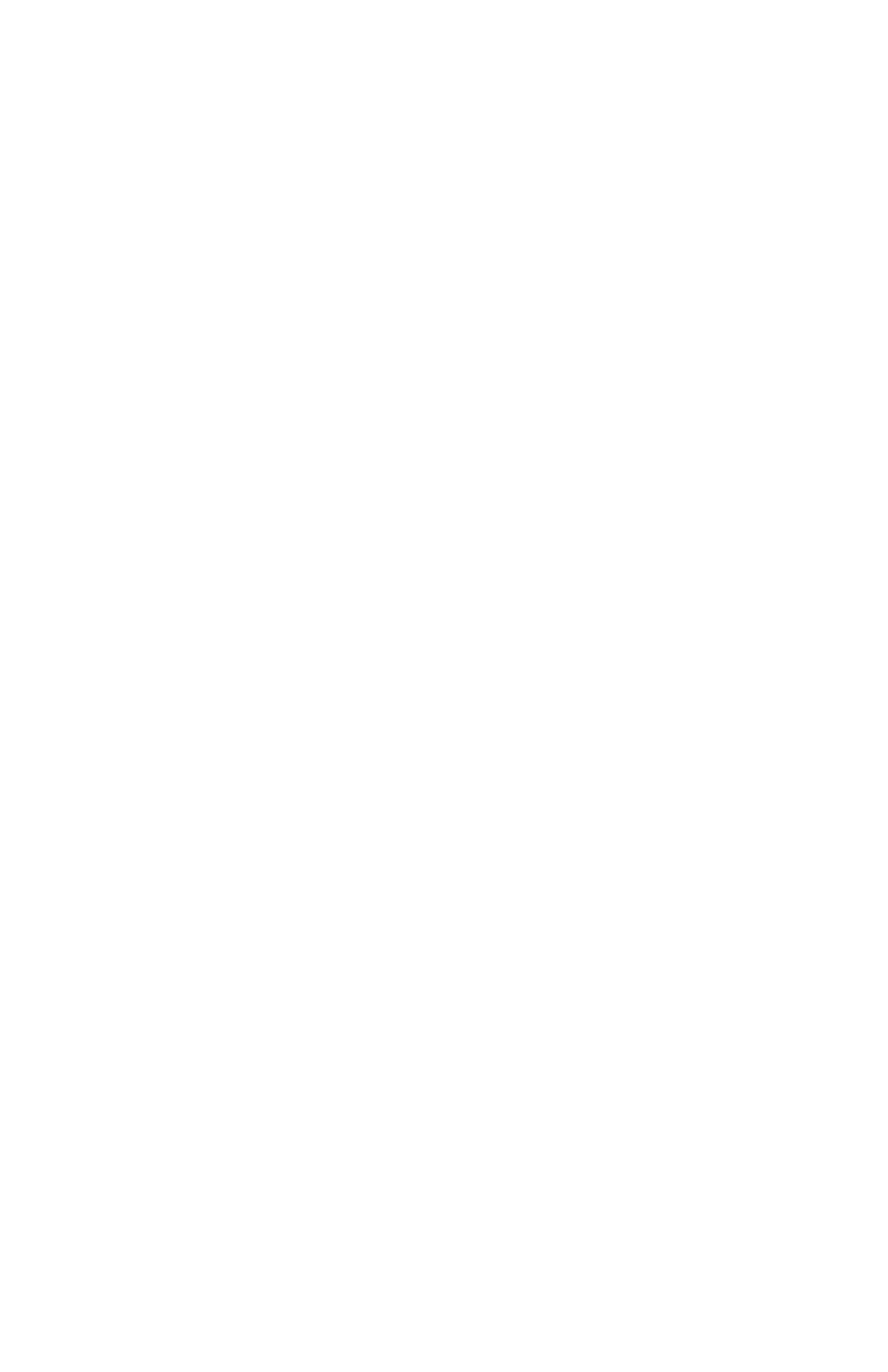# *Remembering Jim Fulford June 2020*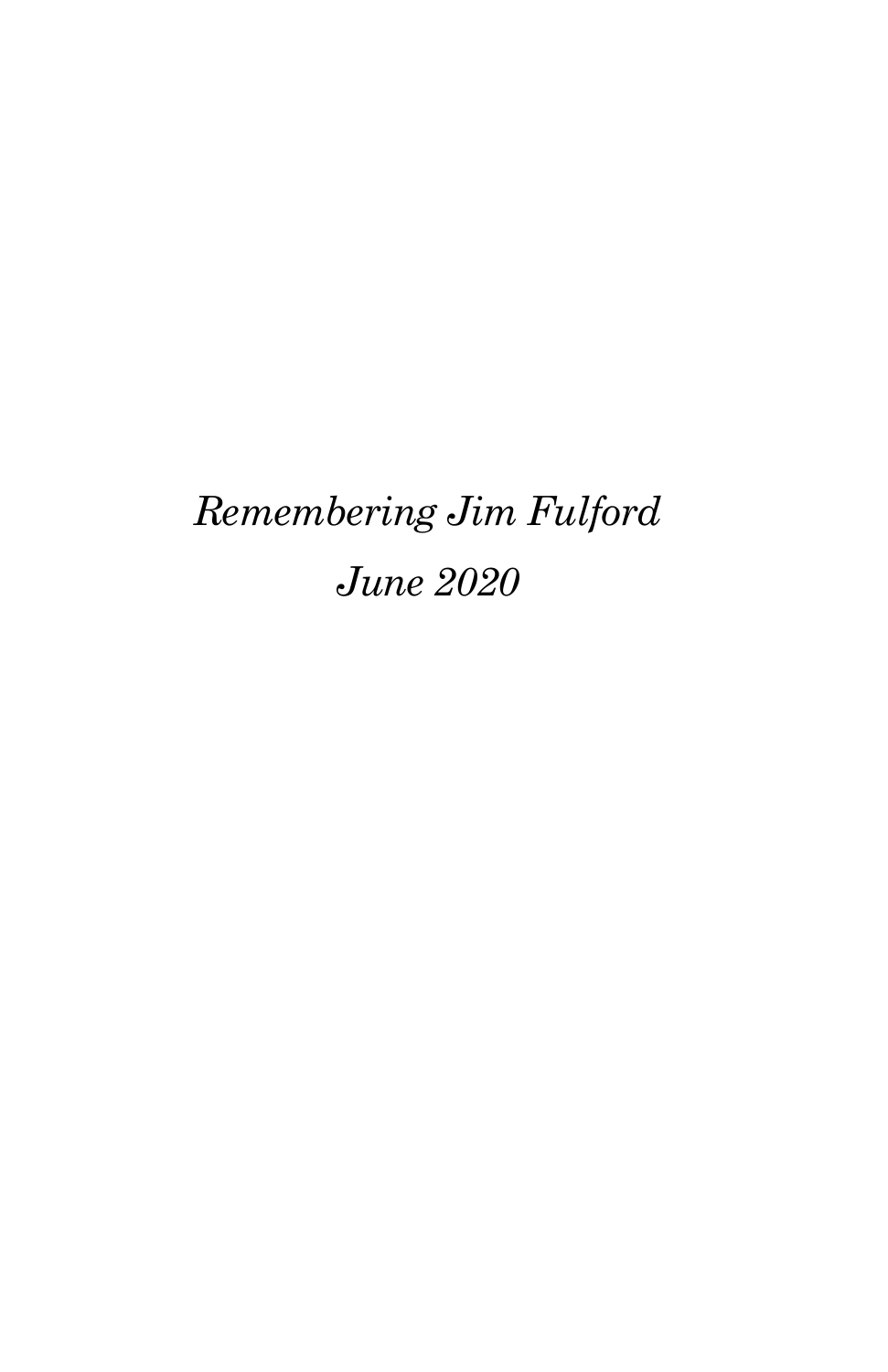| <b>SECTION 810</b> |  |
|--------------------|--|
| <b>SECTION 812</b> |  |
| <b>SECTION 816</b> |  |
| <b>SECTION 818</b> |  |
| <b>SECTION 820</b> |  |
| <b>SECTION 821</b> |  |
| <b>SECTION 822</b> |  |
| <b>SECTION 824</b> |  |
| <b>SECTION 826</b> |  |
| <b>SECTION 828</b> |  |
| <b>SECTION 830</b> |  |
| <b>SECTION 832</b> |  |
| <b>SECTION 834</b> |  |
| <b>SECTION 840</b> |  |
| <b>SECTION 841</b> |  |
| <b>SECTION 842</b> |  |
| <b>SECTION 843</b> |  |
|                    |  |
|                    |  |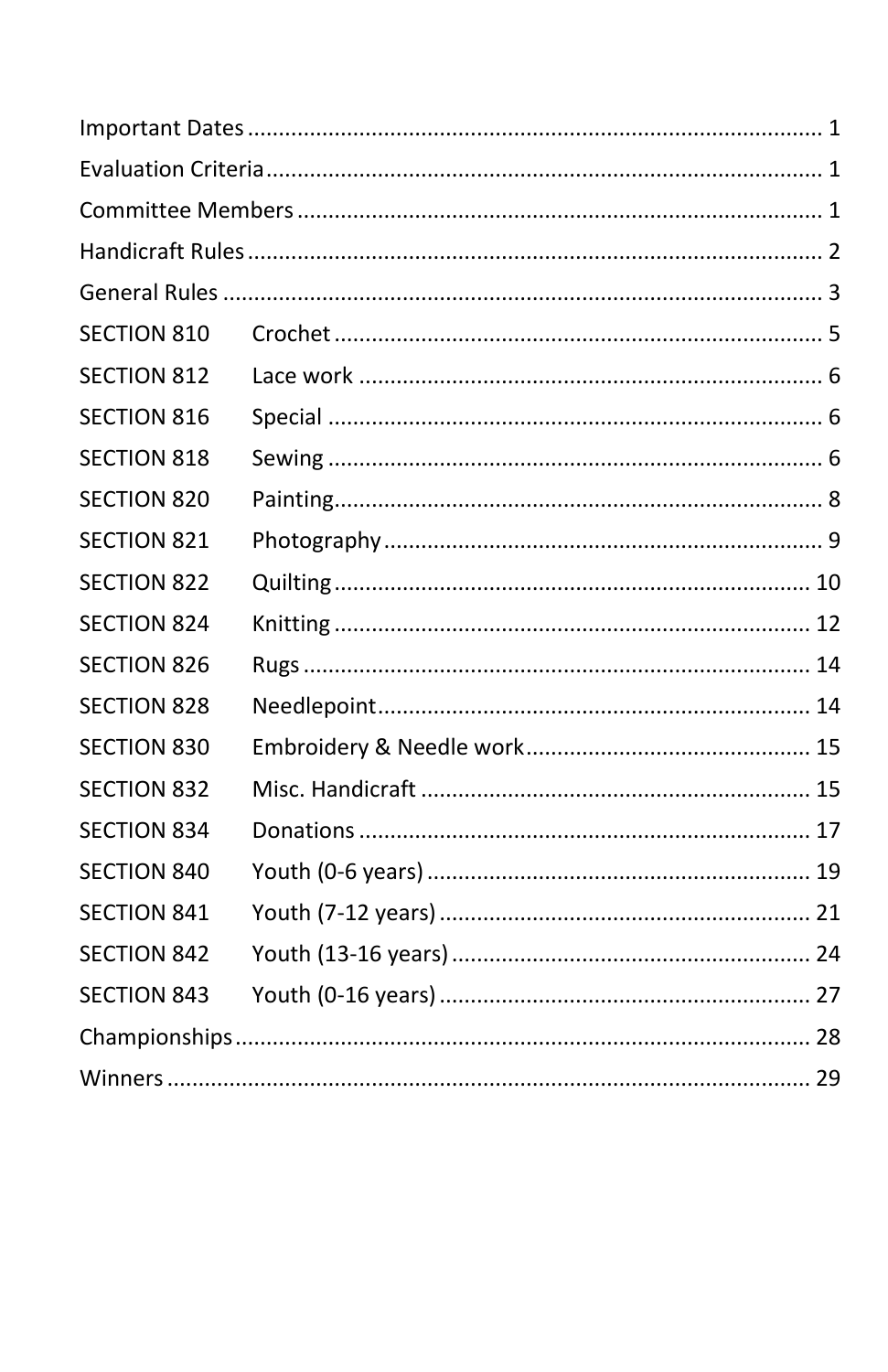#### Please note change to **PICKUP** day and time.

<span id="page-4-0"></span>

| Wednesday, August 10th             | 8 pm | Registration deadline                                |
|------------------------------------|------|------------------------------------------------------|
| Tuesday, August 30 <sup>th</sup>   |      | 4 pm - 8 pm Bring entries to the Handicraft building |
| Wednesday, August 31st             | 9 am | Judging                                              |
| Tuesday, September 6 <sup>th</sup> |      | 6 pm - 7 pm Pick up your entries                     |

## **Evaluation Criteria**

<span id="page-4-1"></span>Our judges evaluate all items according to the following criteria:

- General appearance, cleanliness & pressing
- Choice of thread or yarn
- Design
- Evenness of stitches
- Joining of yarn or thread
- Finishing of ends
- Workmanship
- Harmony of color, material & design

## **Committee Members**

<span id="page-4-2"></span>Do you have questions? Please contact our committee members.

| Allen, Linda (Co-chair.) |                             | 450-266-6397 Jenne, Laurie (Co-chair.) 450-263-3388 |              |
|--------------------------|-----------------------------|-----------------------------------------------------|--------------|
| Ashton, Maureen          | 450-243-1836 Kirby, Cassidy |                                                     | 450-525-0405 |
| Bouthillier, Marie       | 450-375-4389 Marsh, Patty   |                                                     | 450-243-0585 |
| Clarkson, Shirley        | 450-538-3109 Norris, Irene  |                                                     | 450-243-0520 |
| Dixon, Nancy Marsh       |                             | 450-243-0210 Rhicard, Helen                         | 450-242-1685 |
| Ferraz, Karen            |                             | 450-263-1600 Sherrer, Norma                         | 450-263-3448 |
| Frizzle, Diana           | 450-243-6348 Smith, Louise  |                                                     | 450-522-0330 |
| Fulford, Ingeborg        | 450-266-2479 Ten Eyck, Sara |                                                     | 450-777-6903 |
| Giroux, Sonia            |                             | 450-775-6267 Tornikoski, Jaana                      | 450-266-0592 |
| Jenne, Doug              | 450-263-3388 Wright, Carla  |                                                     | 450-339-2982 |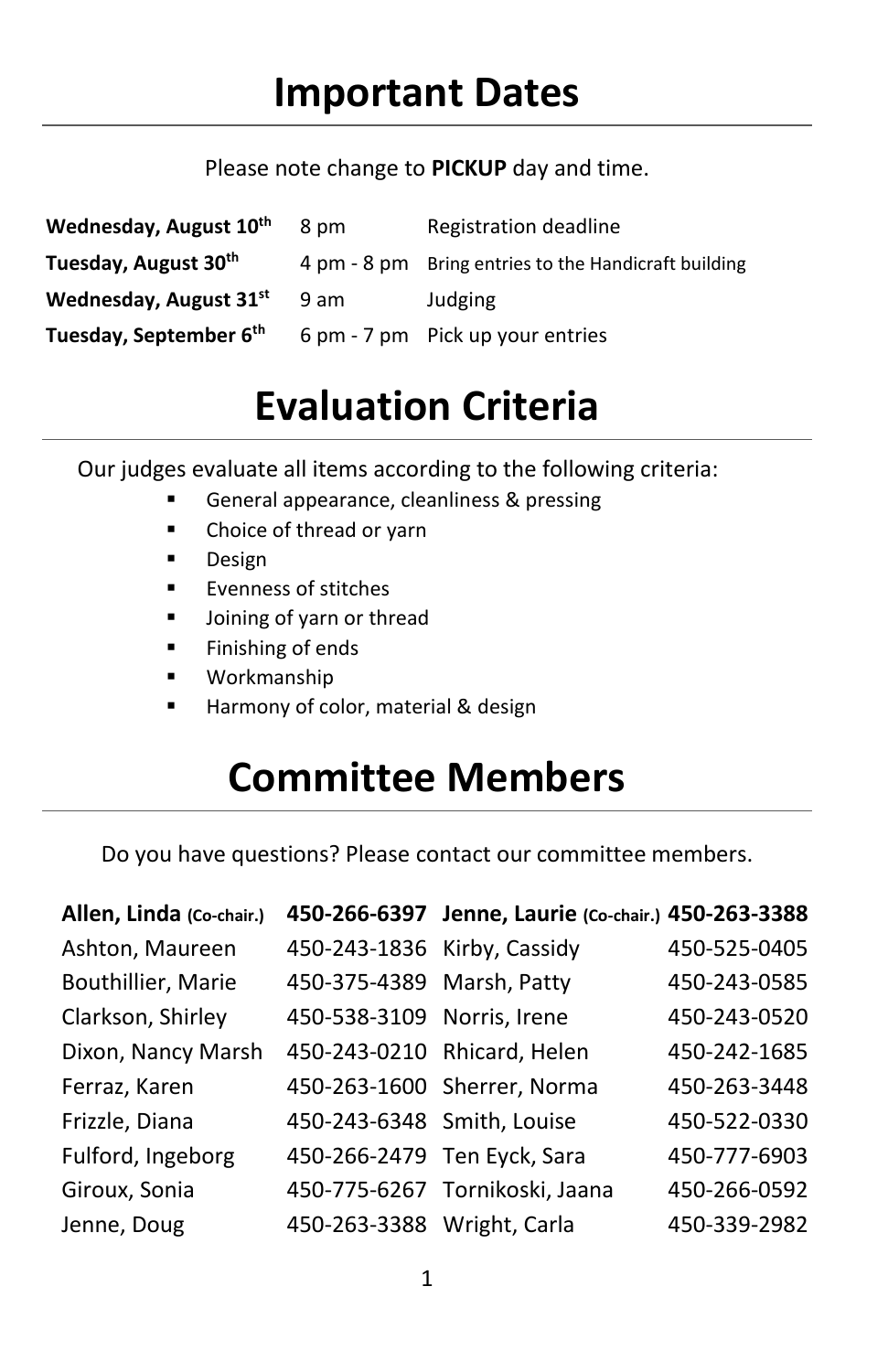- <span id="page-5-0"></span>1. Your 4-day pass will be given to you when you bring your items on the Tuesday before fair. Complete failure to exhibit will result in forfeiture of your 4-day pass. **NO REFUNDS**.
- 2. All articles must be made by the exhibitor or immediate family members, except where specified and be the property of the exhibitor. All youth category articles must be made by youth. **No professional or commercial exhibitors**
- 3. All exhibits must be new (except where specified by class), clean, dry, and not previously exhibited at Brome Fair otherwise the exhibit will be disqualified.
- 4. Exhibits must be received **Tuesday evening before Fair between 4 p.m. and 8 p.m.**
- 5. Prior to arrival, entry tags must be **securely attached, not sewn**, to each article, no straight pins. Please fold your name on your entry tags.
- 6. If you do not receive your entry tags a week before fair, please call us.
- 7. Exhibitor must not change numbers on tags.
- 8. Judging will begin on Wednesday before fair at 9 a.m.
- 9. **Articles must be removed from the show between Tuesday evening after Fair between 6 p.m. and 7 p.m.** Arrangements must be made with the office no later than September 30<sup>th</sup> for any articles not picked up during these times.
- 10. The committee makes every effort to ensure the safety of exhibits but is not responsible for lost or damaged articles.
- 11. **Definition of Brome County for Photography:** Abercorn, Austin, Brigham, Brome, Dunkin, East Bolton, East Farnham, Potton, Sutton, West Bolton, Town of Brome Lake.
- 12. Judges are selected according to their knowledge and are not affiliated with the Brome County Agricultural Society.
- 13. Prize money is listed by section, unless specified otherwise in a class.
- 14. No entry fee required for youth, **BUT** a fee of \$25 can be added to the entry form to receive a 4-day pass.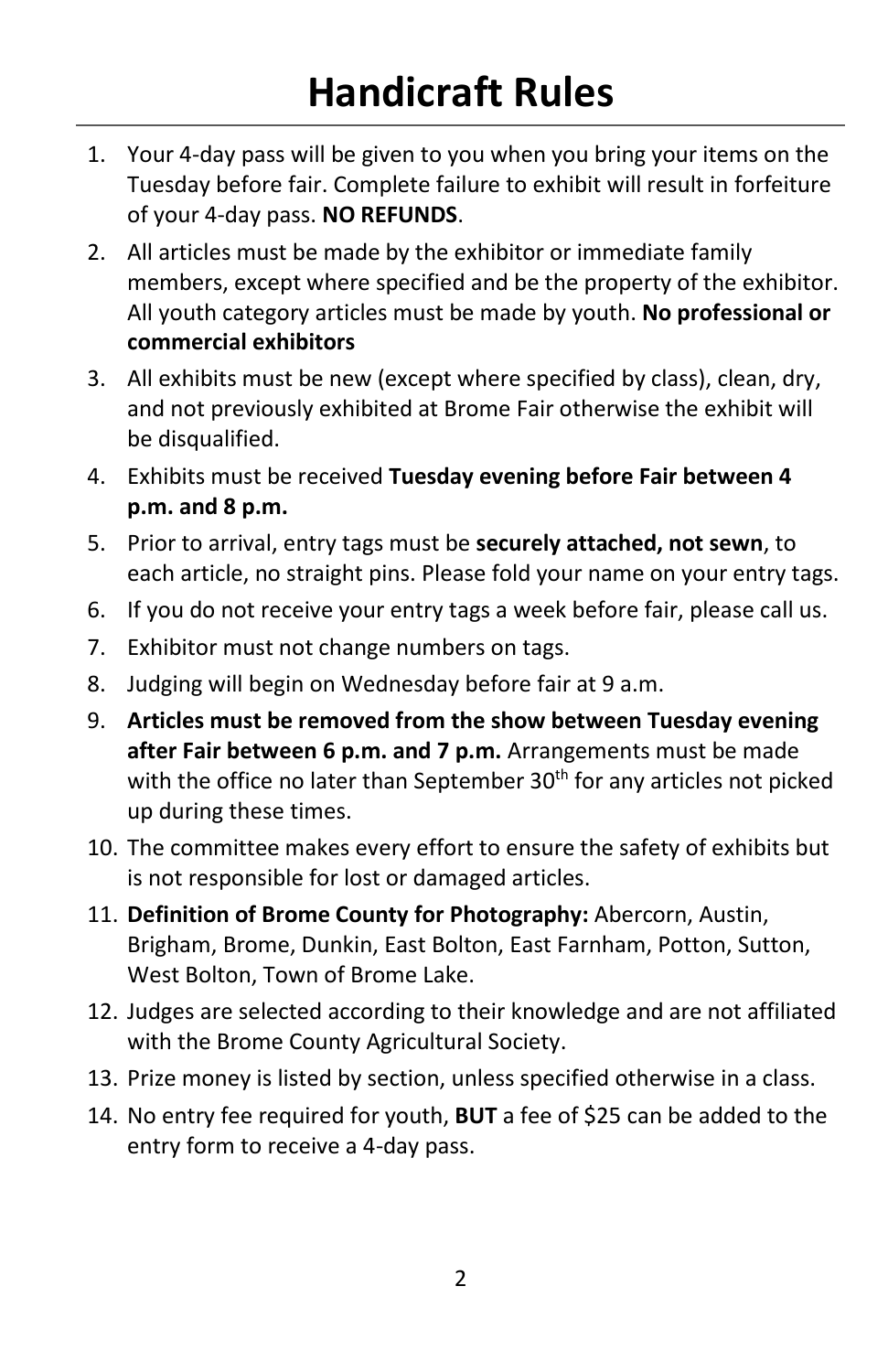- <span id="page-6-0"></span>1. A Brome Country Agricultural Society exhibitor fee entitles the holder to exhibit in all sectors of the fair.
- 2. All exhibitors paying the \$25 exhibitor fee will be entitled to admission as follows: one 4-day pass with parking (if space is available).
- 3. We reserve the right to charge a \$10 administration fee for any entry submitted after August 10<sup>th</sup>.
- 4. Persons intending to compete at Brome Fair must submit the **entry form**, **required funds, and insurance certificate (if applicable)**, to the Brome County Agricultural Society office to the attention of the administration by **August 10th before 8 p.m.** The post mark will not be considered. Postdated cheques are not accepted. Any incomplete entry can be refused by the board of directors.
- 5. Every exhibitor of the Society will be liable to take the following oath if required by any member of the Society: ''I do solemnly swear that all animals and/or articles exhibited by me are either my own or made or acquired by me according to the rules of this Society, so help me God''.
- 6. No article or animal shall be entered for more than one premium in the same year, except for horse performance classes, special prizes or as provided for in herd and group classes.
- 7. No competitor shall be entitled to more than one premium in the same class unless otherwise stated.
- 8. Any member exhibiting an article for premium contrary to the rules of the Society will forfeit all prizes awarded him that year.
- 9. All animals and articles entered for competition shall be ticketed and numbered and no person shall in any way interfere with the judges in the execution of their duties.
- 10. All prize ribbons which have been awarded by the judges must be displayed during the fair. Any infraction of this rule will ensure forfeiture of any premium awarded.
- 11. Any member of the Society found guilty of loaning or otherwise giving use of a Society badge to another person, shall forfeit all premiums obtained by him during the year.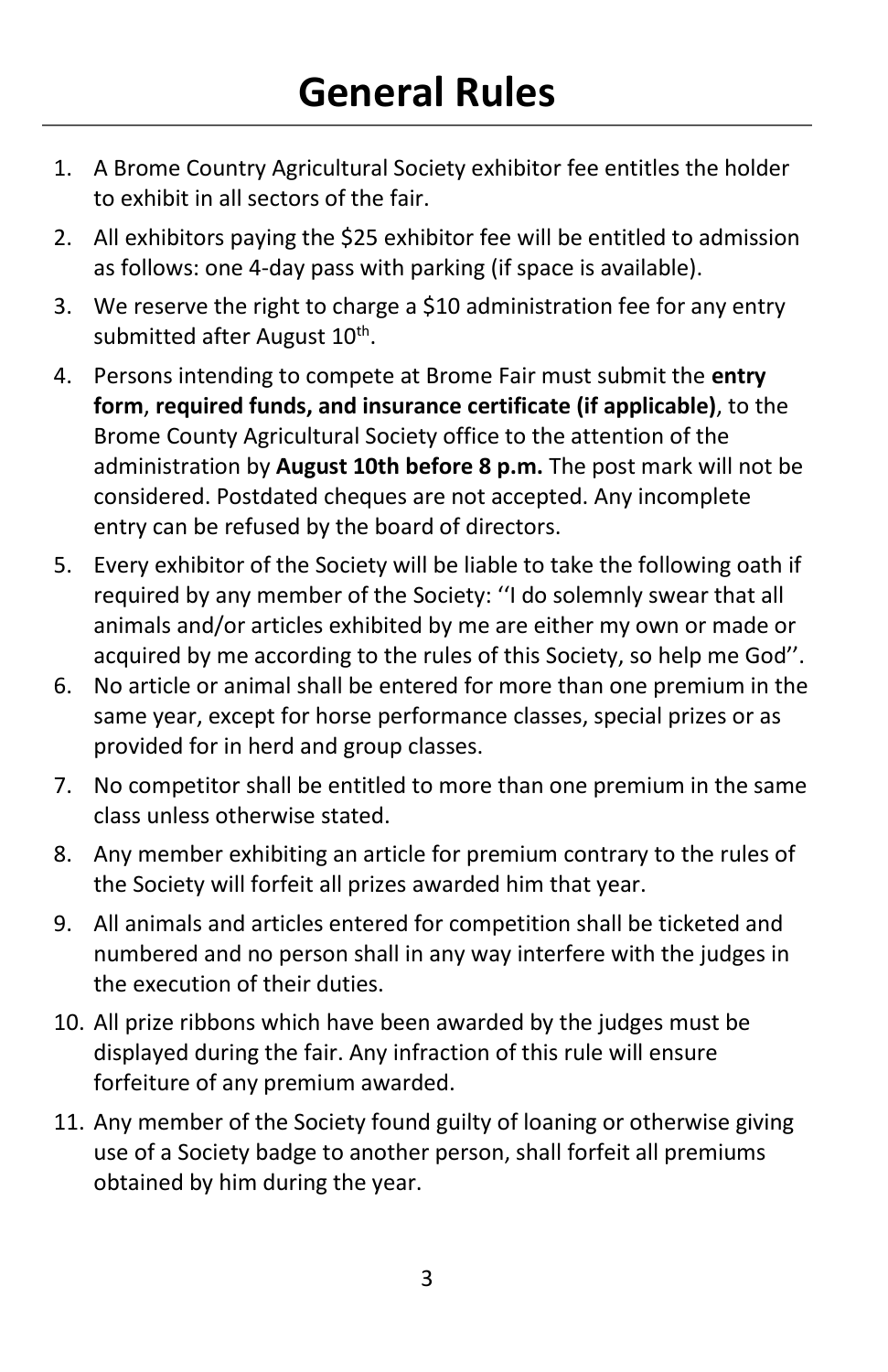- 12. Any and all questions of dispute that may arise shall be referred to the president and administration of the Society.
- 13. Any exhibitor lodging a protest must make it in writing, and it must be delivered to the president or the administration within three hours of the cause of protest. This must be accompanied by a deposit of \$30 in cash. If such protest is sustained, the deposit will be returned; if not, it will be forfeited to the Society.
- 14. The Society will not be liable for any invoices or accounts due, for any prizes won, that are not presented or sent to the administration within two months from the close of the fiscal year, October 31<sup>st</sup>, in which said accounts become due or said prizes won.
- 15. In the event of the Society having not enough funds to pay the prizes in full, the Directors reserve the right to deduct the necessary percentage.
- 16. All trophies must be returned to the fairground's office not later than **August 10th, before 8 p.m**. and must be engraved and cleaned, ready for display. Presentations will be made immediately after judging is completed.
- 17. Brome County Agricultural Society membership is due each year at the annual meeting. The next annual meeting will be Saturday, December 3 rd, 2022.

#### **New**

- 18. All prize cheques must be cashed by October  $31<sup>st</sup>$  of the year they were written.
- 19. All prize cheques will be mailed out after fair.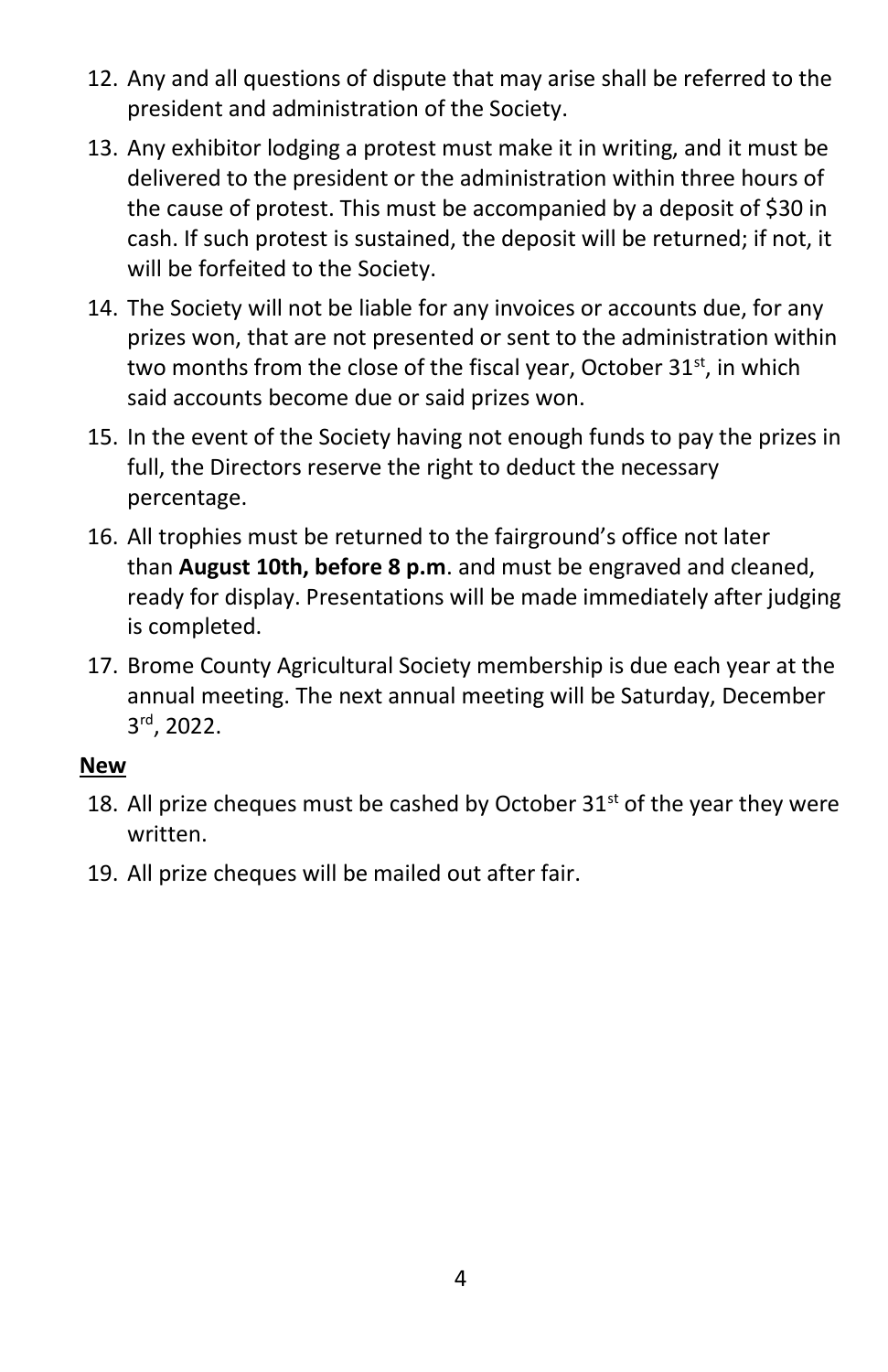## <span id="page-8-0"></span>**SECTION 810 Crochet**

Prizes: 1<sup>st</sup>: \$6, 2<sup>nd</sup>: \$5, 3<sup>rd</sup>: \$4, 4<sup>th</sup>: \$3, 5<sup>th</sup>: \$2

- Articles must not be starched.
- Please attach all loose articles together.

- **1.** Bedspread in yarn, single bed size or larger Perimeter of 276'' or more Prizes: 1<sup>st</sup>: \$15, 2<sup>nd</sup>: \$12, 3<sup>rd</sup>: \$10, 4<sup>th</sup>: \$8, 5<sup>th</sup>: \$6
- **2.** Lace tablecloth, crochet cotton, 121.9cm / 48'' or more Prizes: 1<sup>st</sup>: \$15, 2<sup>nd</sup>: \$12, 3<sup>rd</sup>: \$10, 4<sup>th</sup>: \$8, 5<sup>th</sup>: \$6
- **3.** Afghan Perimeter of 224" or more Prizes: 1st: \$10, 2<sup>nd</sup>: \$8, 3<sup>rd</sup>: \$6, 4<sup>th</sup>: \$4, 5<sup>th</sup>: \$2
- **4.** Lap afghan Perimeter of 176'' or less
- **5.** Baby Afghan Perimeter of 192'' or less
- **6.** Adult sweater, any style
- **7.** Vest, any fiber
- **8.** Shawl, stole or bed jacket
- **9.** Child's sweater, size 4-12
- **10.** Sports hat & scarf set
- **11.** Cushion in yarn
- **12.** Lace trim on pair pillowcases
- **13.** Crocheted article not eligible in any other crochet class
- **14.** Article in broomstick crochet
- **15.** Table runner
- **16.** Doily, cotton or silk, 17.8cm-35.6cm / 7''-15''
- **17.** Center piece, cotton or silk, 38.1cm / 15'' or more
- **18.** Baby's cardigan sweater, 3-6 months
- **19.** Bonnet (or hat) & bootees/socks
- **20.** Baby's dress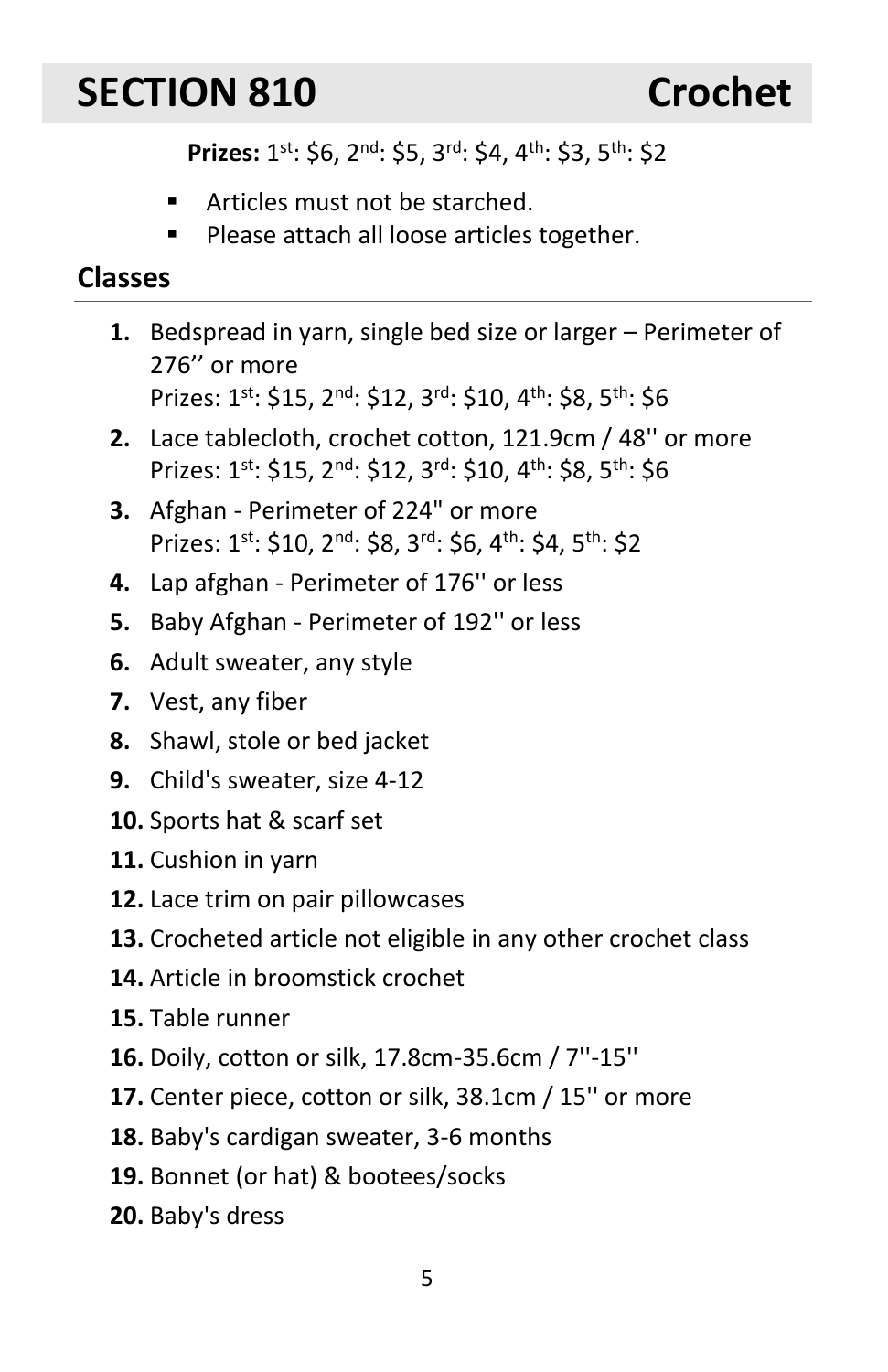#### **21.** Slippers

- **22.** Mittens
- **23.** Two Dishcloths
- **24.** Amigurumi small stuffed creature in yarn

## <span id="page-9-0"></span>**SECTION 812 Lace work**

**Prizes**: 1st: \$6, 2nd: \$5, 3rd: \$4, 4th: \$3, 5th: \$2

### **Classes**

- **1.** Article in tatting
- **2.** Article in bobbin lace

## <span id="page-9-1"></span>**SECTION 816 Special**

Prizes: 1<sup>st</sup>: \$6, 2<sup>nd</sup>: \$5, 3<sup>rd</sup>: \$4, 4<sup>th</sup>: \$3, 5<sup>th</sup>: \$2

#### **Classes**

- **1.** Waste not, want not. Article created from recycled materials \*Not eligible for any other classes. Must be useful and functional.
- **2.** Article made with bits and pieces leftover from previous project

## <span id="page-9-2"></span>**SECTION 818 Sewing**

Prizes: 1<sup>st</sup>: \$7, 2<sup>nd</sup>: \$5, 3<sup>rd</sup>: \$4, 4<sup>th</sup>: \$2, 5<sup>th</sup>: \$1

All children's garments to size 12.

### **Classes**

**1.** Lady's pant suit jacket & pants or jacket & skirt Prizes: 1<sup>st</sup>: \$10, 2<sup>nd</sup>: \$8, 3<sup>rd</sup>: \$6, 4<sup>th</sup>: \$4, 5<sup>th</sup>: \$2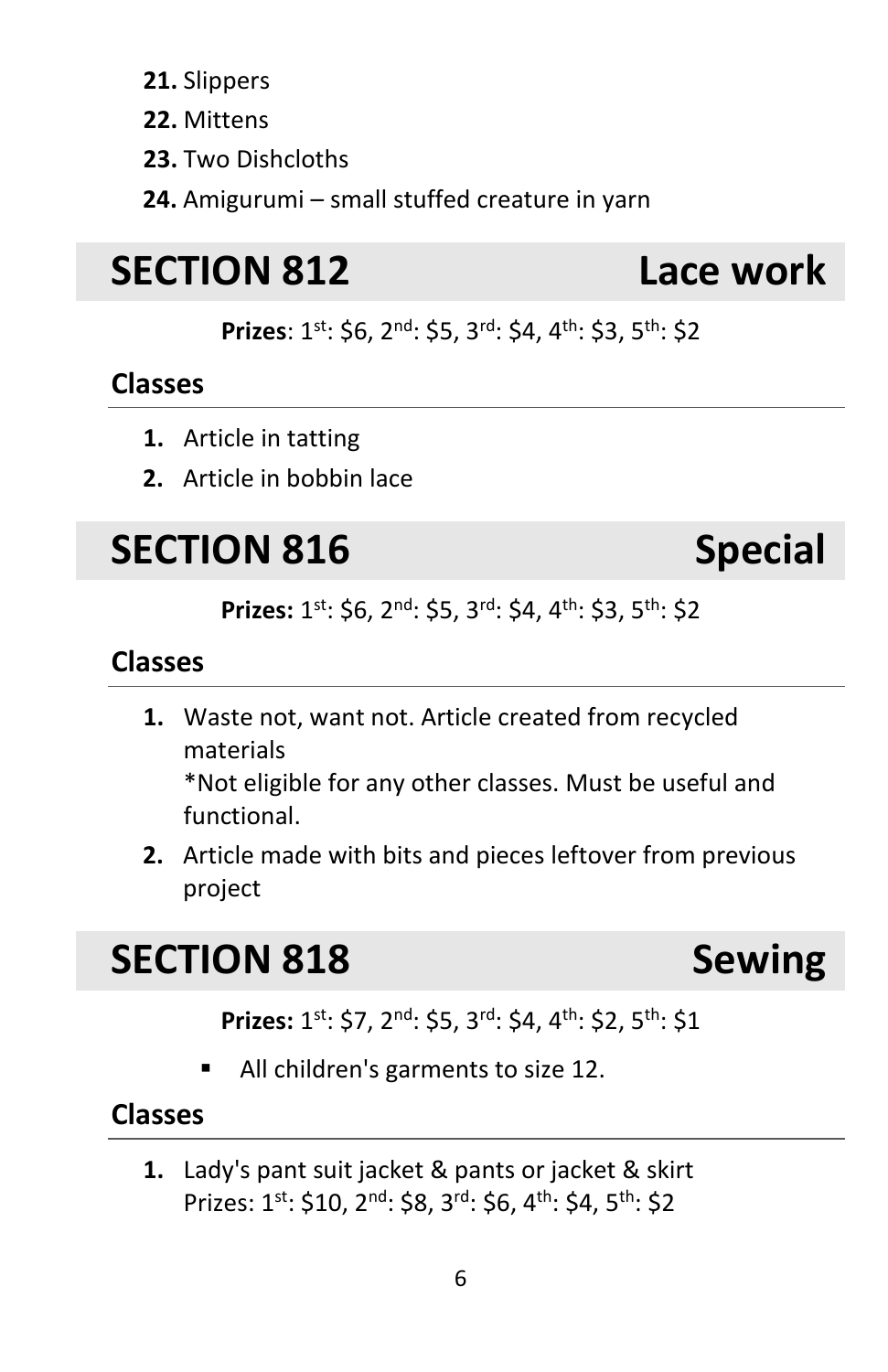- **2.** Theatrical or Halloween costume Prizes: 1<sup>st</sup>: \$10, 2<sup>nd</sup>: \$8, 3<sup>rd</sup>: \$6, 4<sup>th</sup>: \$4, 5<sup>th</sup>: \$2
- **3.** Lady's suit jacket (not polar fleece) Prizes: 1st: \$8, 2nd: \$6, 3rd: \$4, 4th: \$2, 5th: \$1
- **4.** Child's skirt or pant suit, any fabric (jacket and pants-skirt) Prizes: 1st: \$8, 2<sup>nd</sup>: \$6, 3<sup>rd</sup>: \$4, 4<sup>th</sup>: \$2, 5<sup>th</sup>: \$1
- **5.** Outdoor jacket or coat with sleeves, excluding polar fleece materials Prizes: 1<sup>st</sup>: \$8, 2<sup>nd</sup>: \$6, 3<sup>rd</sup>: \$4, 4<sup>th</sup>: \$2, 5<sup>th</sup>: \$1
- **6.** Polar fleece top Prizes: 1<sup>st</sup>: \$8, 2<sup>nd</sup>: \$6, 3<sup>rd</sup>: \$4, 4<sup>th</sup>: \$2, 5<sup>th</sup>: \$1
- **7.** Lady's casual dress
- **8.** Lady's blouse or man's shirt
- **9.** Lady's skirt (any fabric)
- **10.** Lady's slacks
- **11.** Jogging suit
- **12.** Housecoat
- **13.** Nightgown (any length)
- **14.** Adult's pyjamas
- **15.** Child's dress (any fabric) NO SMOCKED DRESSES
- **16.** Child's overalls (bib pants)
- **17.** Child's slacks or jeans
- **18.** Child's shirt
- **19.** Child's jumpsuit, with or without sleeves
- **20.** Child's pyjamas (2 piece)
- **21.** Child's nightgown
- **22.** Child's sleepers
- **23.** Article in sewing not eligible for the classes mentioned in sewing
- **24.** Sleeveless vest (any material) Prizes: 1<sup>st</sup>: \$5, 2<sup>nd</sup>: \$4, 3<sup>rd</sup>: \$3, 4<sup>th</sup>: \$2, 5<sup>th</sup>: \$1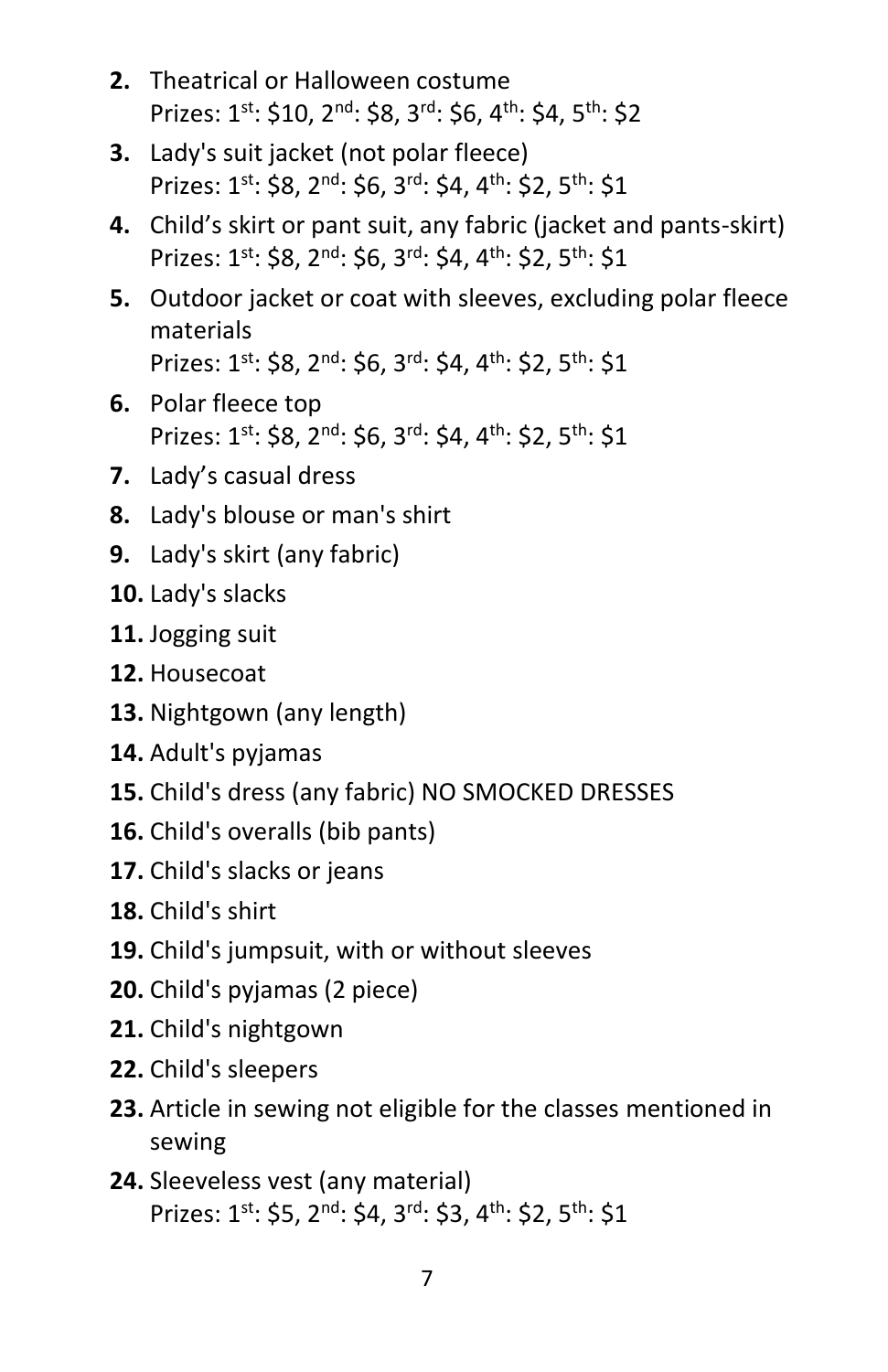- **25.** Decorator cushion (any fabric) Prizes: 1st: \$5, 2<sup>nd</sup>: \$4, 3<sup>rd</sup>: \$3, 4<sup>th</sup>: \$2, 5<sup>th</sup>: \$1
- **26.** Apron Prizes: 1<sup>st</sup>: \$4, 2<sup>nd</sup>: \$3, 3<sup>rd</sup>: \$2, 4<sup>th</sup>: \$1, 5<sup>th</sup>: \$1
- **27.** Memory pillow Prizes: 1st: \$4, 2nd: \$3, 3rd: \$2, 4th: \$1, 5th: \$1

## <span id="page-11-0"></span>**SECTION 820 Painting**

Prizes: 1<sup>st</sup>: \$6, 2<sup>nd</sup>: \$5, 3<sup>rd</sup>: \$4, 4<sup>th</sup>: \$3, 5<sup>th</sup>: \$2

- Classes 1-9 must be dry, appropriately framed and/or ready to hang.
- Names should **not be visible**, must be covered.

### **Classes**

**1.** Painting in mixed media Prizes: 1<sup>st</sup>: \$10, 2<sup>nd</sup>: \$8, 3<sup>rd</sup>: \$6, 4<sup>th</sup>: \$4, 5<sup>th</sup>: \$2 **2.** Oil painting "portrait" Prizes: 1st: \$10, 2<sup>nd</sup>: \$8, 3<sup>rd</sup>: \$6, 4<sup>th</sup>: \$4, 5<sup>th</sup>: \$2 **3.** Oil painting Prizes: 1st: \$10, 2<sup>nd</sup>: \$8, 3<sup>rd</sup>: \$6, 4<sup>th</sup>: \$4, 5<sup>th</sup>: \$2 **4.** Pastel painting Prizes: 1st: \$10, 2<sup>nd</sup>: \$8, 3<sup>rd</sup>: \$6, 4<sup>th</sup>: \$4, 5<sup>th</sup>: \$2 **5.** Watercolor painting Prizes: 1st: \$10, 2nd: \$8, 3rd: \$6, 4th: \$4, 5th: \$2 **6.** Acrylic painting Prizes: 1st: \$10, 2<sup>nd</sup>: \$8, 3<sup>rd</sup>: \$6, 4<sup>th</sup>: \$4, 5<sup>th</sup>: \$2 **7.** Pencil sketch (no color) **8.** Charcoal sketch **9.** Pen & ink sketch **10.** Painting on wood **11.** Painting on an article **12.** Folk painting on an article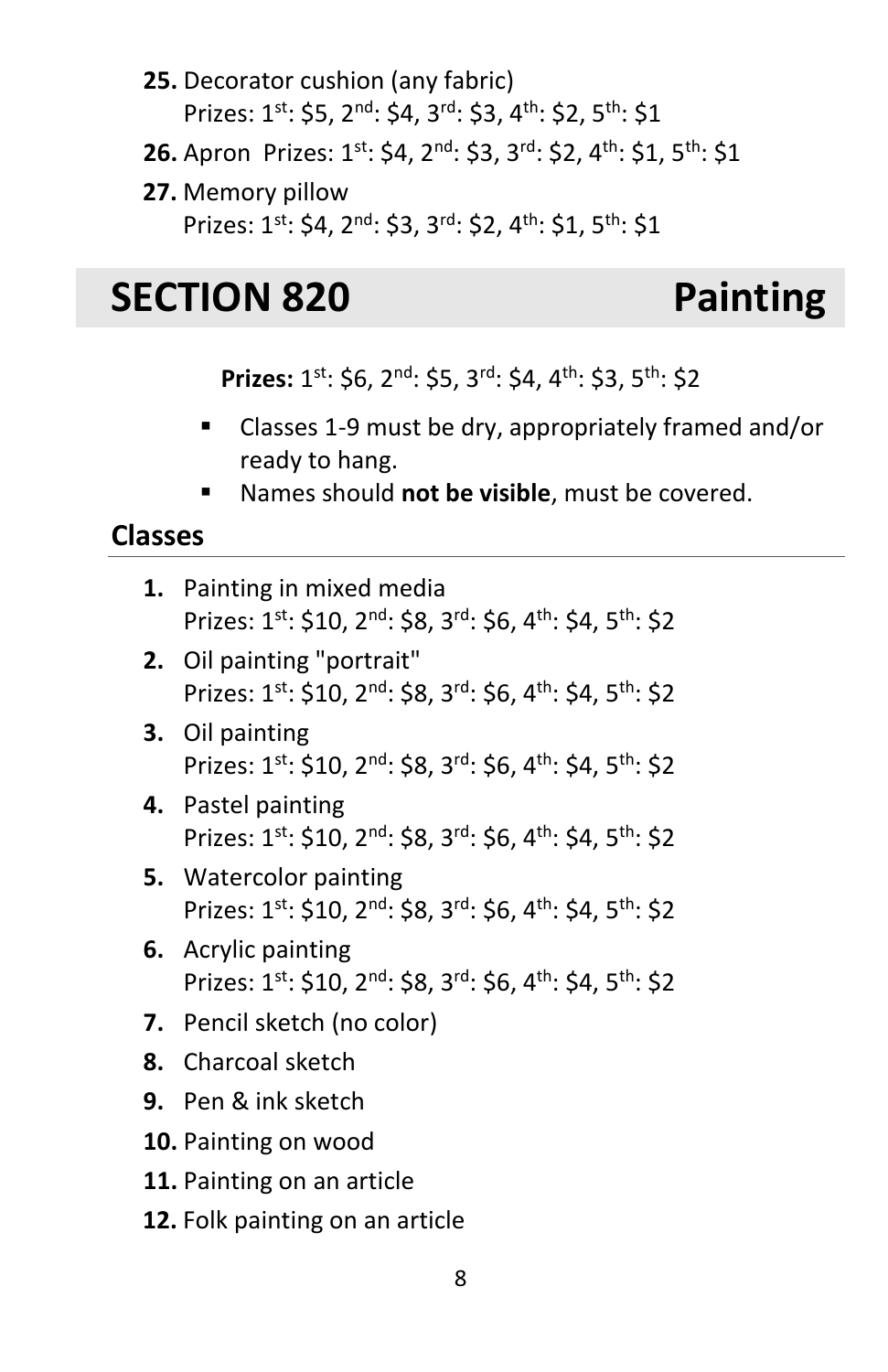<span id="page-12-0"></span>Prizes: 1<sup>st</sup>: \$6, 2<sup>nd</sup>: \$5, 3<sup>rd</sup>: \$4, 4<sup>th</sup>: \$3, 5<sup>th</sup>: \$2

- For each class of photographs **ALL** must be securely mounted on thin Bristol board and be of uniform size where quantity specified. Photographs must not be framed or laminated, **no foam cardboard**.
- Enlarged photographs not to exceed 20cm x 31cm / 8" x 12" for classes 1-5.
- Mounting & size not to exceed 28cm x 36cm / 11" x 14" for classes 6-16.

### **Classes**

- **1.** Enlarged photograph in color
- **2.** Enlarged photograph in color, "Brome County Scene" Specify location on mount.
- **3.** Enlarged sepia photo
- **4.** Enlarged photograph, black and white
- **5.** Enlarged photo of a Historic Building in the Eastern **Townships**

Specify location on mount, 20cm x 31cm / 8'' x 12''

- **6.** Four colored snapshots of "Brome County Scenes" Specify location on mount
- **7.** Four color snapshots of "different animals"
- **8.** Four color snapshots of "different birds"
- **9.** Four color snapshots of "scenes only"
- **10.** Four color snapshots of "individual children" Different child (1) in each picture
- **11.** Four color snapshots of "different flowers"
- **12.** Four color snapshots, any kind
- **13.** Four new black and white snapshots
- **14.** Four colored photos "fun at Brome Fair" Can be colored or black and white. No professional photos.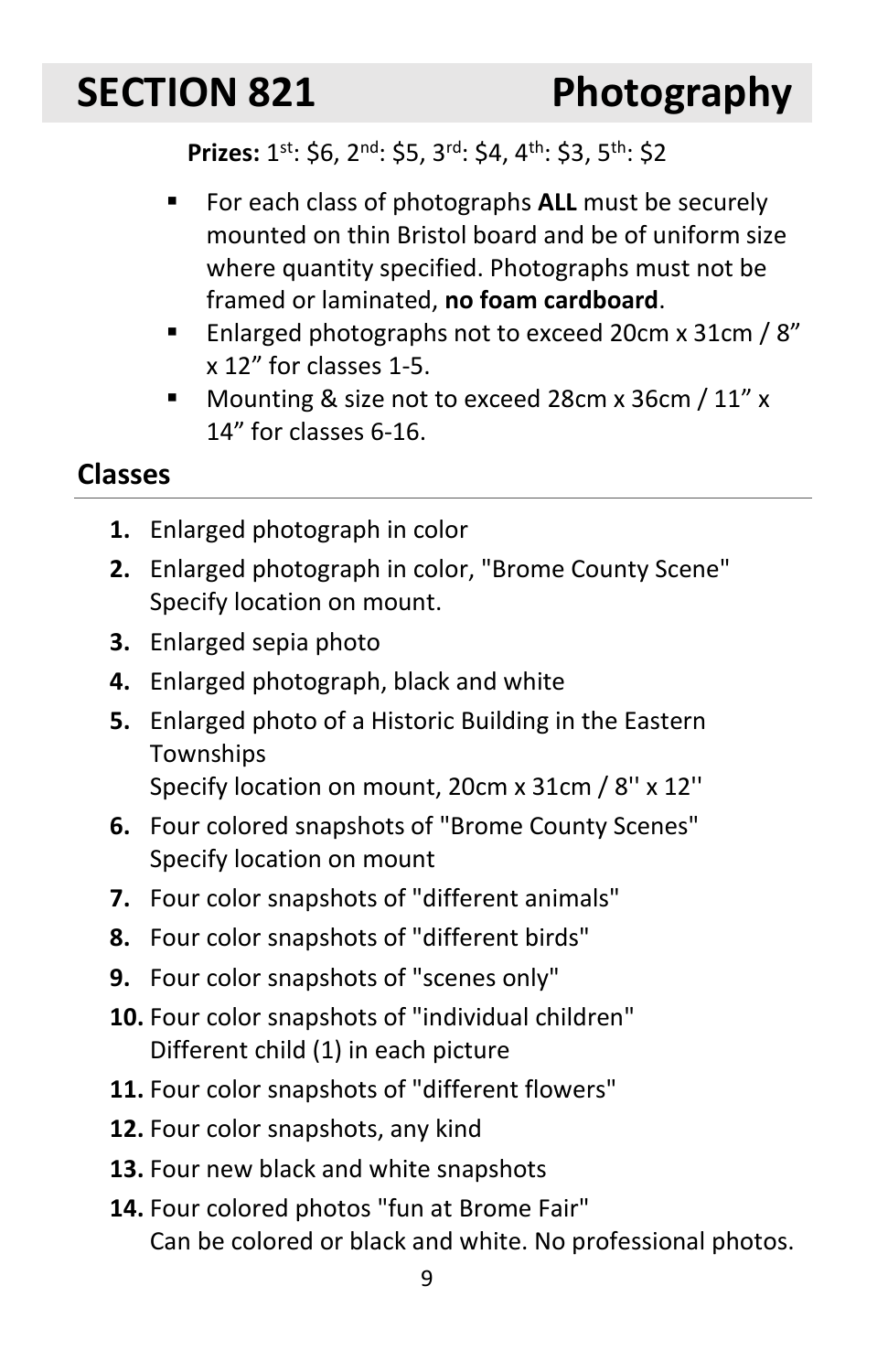- **15.** Nostalgic collection of four photographs 50 years or older. Can be varied sizes and can be colored or black and white. NO PROFESSIONAL PHOTOS
- **16.** Four sepia snapshots
- **17.** Photo Collage, ''Memories of Brome Fair'' 45 cm X 56cm / 17'' X 22'' maximum
- **18.** Panoramic Photo Maximum 22'' long

## <span id="page-13-0"></span>**SECTION 822 Quilting**

Prizes: 1<sup>st</sup>: \$10, 2<sup>nd</sup>: \$8, 3<sup>rd</sup>: \$6, 4<sup>th</sup>: \$4, 5<sup>th</sup>: \$2

- Classes 1, 2, 3, 4 & 9 **must be hand quilted**.
- Quilter's name must **not** be visible.
- Avoid pencil marks and fabric selvages.
- **Please cover any label on the back.**

### **Special prize**

#### **Best of Show - Quilt: \$25.00**

Chosen from this section (822) only.

- **1.** Fancy bed quilt, appliqued border only, with pieced blocks, single bed size or larger – Perimeter of 276" or more Prizes: 1<sup>st</sup>: \$15, 2<sup>nd</sup>: \$12, 3<sup>rd</sup>: \$10, 4<sup>th</sup>: \$8, 5<sup>th</sup>: \$6
- **2.** Fancy bed quilt, appliqued, single bed size or larger Perimeter of 276" or more Prizes: 1<sup>st</sup>: \$15, 2<sup>nd</sup>: \$12, 3<sup>rd</sup>: \$10, 4<sup>th</sup>: \$8, 5<sup>th</sup>: \$6
- **3.** Paper pieced quilt, single bed size or larger Perimeter of 276" or more Prizes: 1st: \$15, 2nd: \$12, 3rd: \$10, 4th: \$8, 5th: \$6
- **4.** Patchwork bed quilt, cotton, single bed size or larger Perimeter of 276" or more Prizes: 1<sup>st</sup>: \$15, 2<sup>nd</sup>: \$12, 3<sup>rd</sup>: \$10, 4<sup>th</sup>: \$8, 5<sup>th</sup>: \$6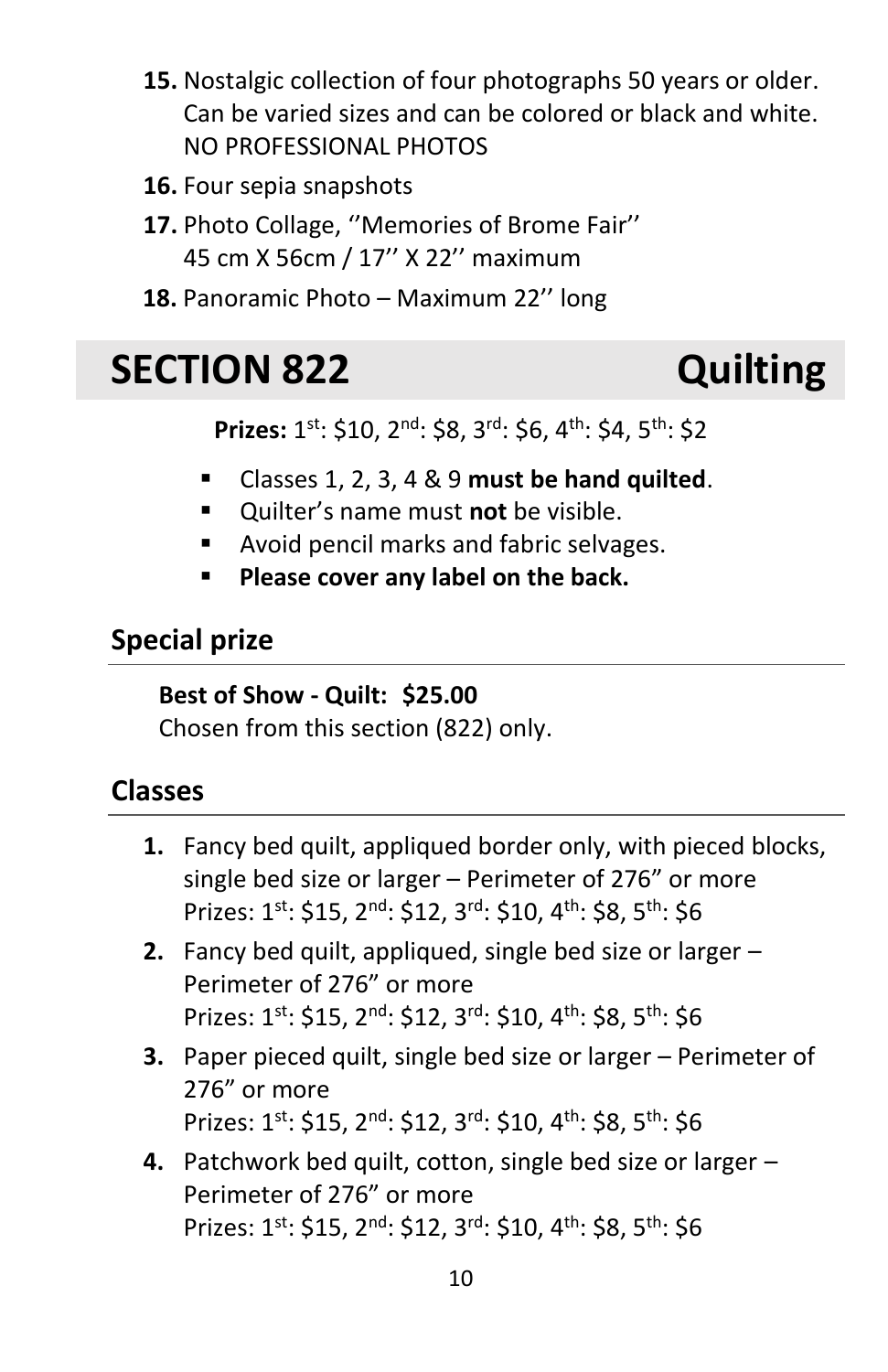- **5.** Original designed quilt, single bed size or larger Perimeter of 276" or more Prizes: 1<sup>st</sup>: \$15, 2<sup>nd</sup>: \$12, 3<sup>rd</sup>: \$10, 4<sup>th</sup>: \$8, 5<sup>th</sup>: \$6
- **6.** Special: Fancy bed quilt, any kind, made by quilting group, lap size or larger – Perimeter of 180" or more Prizes: 1st: \$15, 2nd: \$12, 3rd: \$10, 4th: \$8, 5th: \$6
- **7.** Machine quilted quilt, cotton or cotton blend, any kind, single bed size or larger – Perimeter of 276" or more Prizes: 1<sup>st</sup>: \$15, 2<sup>nd</sup>: \$12, 3<sup>rd</sup>: \$10, 4<sup>th</sup>: \$8, 5<sup>th</sup>: \$6
- **8.** Sampler quilt, cotton or cotton blend, single bed size or larger – Perimeter of 276" or more Prizes: 1<sup>st</sup>: \$15, 2<sup>nd</sup>: \$12, 3<sup>rd</sup>: \$10, 4<sup>th</sup>: \$8, 5<sup>th</sup>: \$6
- **9.** Baby's quilt, hand quilted Perimeter of 200" or less
- **10.** Baby's quilt, machine quilted Perimeter of 200" or less
- **11.** Quilt, tied, single bed size or larger Perimeter of 276" or more
- **12.** Mini quilt, perimeter of 100" or less.
- **13.** Quilt, any type, single bed size or larger Perimeter of 276" or more
- **14.** Lap quilt 180" to 275" perimeter
- **15.** Wall hanging
- **16.** A quilted garment
- **17.** Quilted article not eligible in another quilting class
- **18.** Article in Trapunto (raised quilting)
- **19.** Paper pieced article, any size
- **20.** Bed runner
- **21.** ''Completing the circle'' A completed unfinished quilt from a previous generation. Specify year if possible. Sponsored by: Dorine Sharples and Louise Smith Prizes: 1st: \$15, 2nd: \$10, 3rd: \$5
- **22.** Quilt made using a panel, perimeter of 276 inches or more Prizes: 1st: \$15, 2nd: \$12, 3rd: \$10, 4th: \$8, 5th: \$6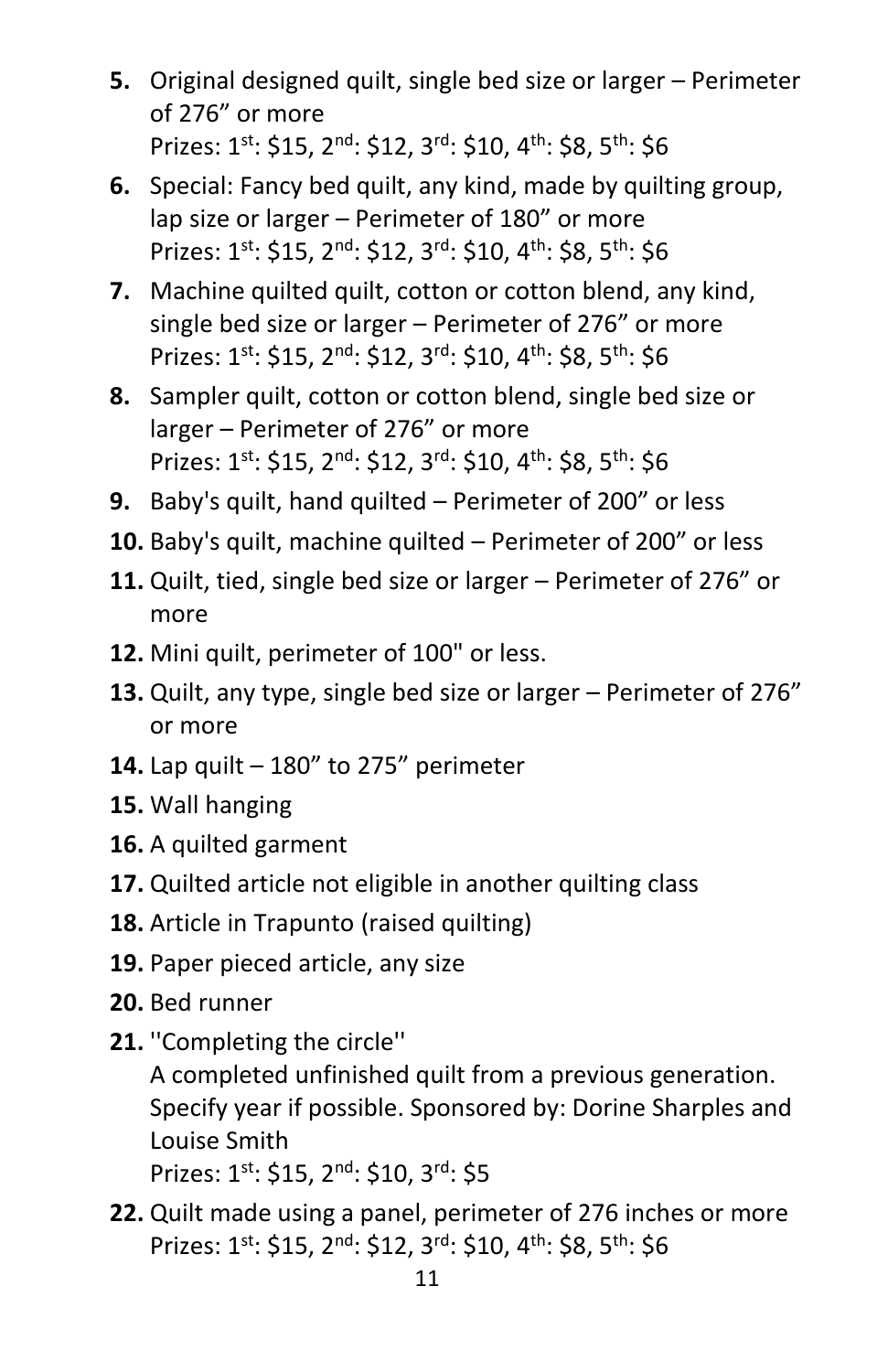### **23.** CELEBRATION PIECE FOR 2022

The three R's Reduce - Reuse - Recycle.

Quilt made from recycled fabric, ex. shirts, ties, t-shirts, etc. Any kind, single bed size or larger - Perimeter of 180''or more.

**Prizes:** 1 st: \$50, 2nd: \$40, 3rd: \$30, 4th: \$20, 5th: \$10

## <span id="page-15-0"></span>**SECTION 824 Knitting**

Prizes: 1<sup>st</sup>: \$6, 2<sup>nd</sup>: \$5, 3<sup>rd</sup>: \$4, 4<sup>th</sup>: \$3, 5<sup>th</sup>: \$2

■ Please attach all loose articles together.

### **Classes**

**1.** Bedspread - Perimeter of 276" or more, single bed size or larger

Prizes: 1st: \$10, 2nd: \$8, 3rd: \$6, 4th: \$4, 5th: \$2

- **2.** Adult pullover with sleeves and pattern yoke Prizes: 1st: \$10, 2nd: \$8, 3rd: \$6, 4th: \$4, 5th: \$2
- **3.** Lady's pullover, short, cap or long sleeve
- **4.** Articles in knitting not eligible in any other knitting classes
- **5.** Lady's cardigan
- **6.** Man's pullover, with sleeves
- **7.** Child's pullover with sleeves, size 6-12
- **8.** Child's cardigan, size 4-12
- **9.** Child's sweater, size 2-6
- **10.** Leg warmers
- **11.** Lap afghan Perimeter of 176'' or less
- **12.** Baby's afghan Perimeter of 192'' or less
- **13.** Shawl, stole, or bed jacket
- **14.** Adult's vest, sleeveless
- **15.** Baby's dress
- **16.** Baby's pullover sweater, 6 months to 1 year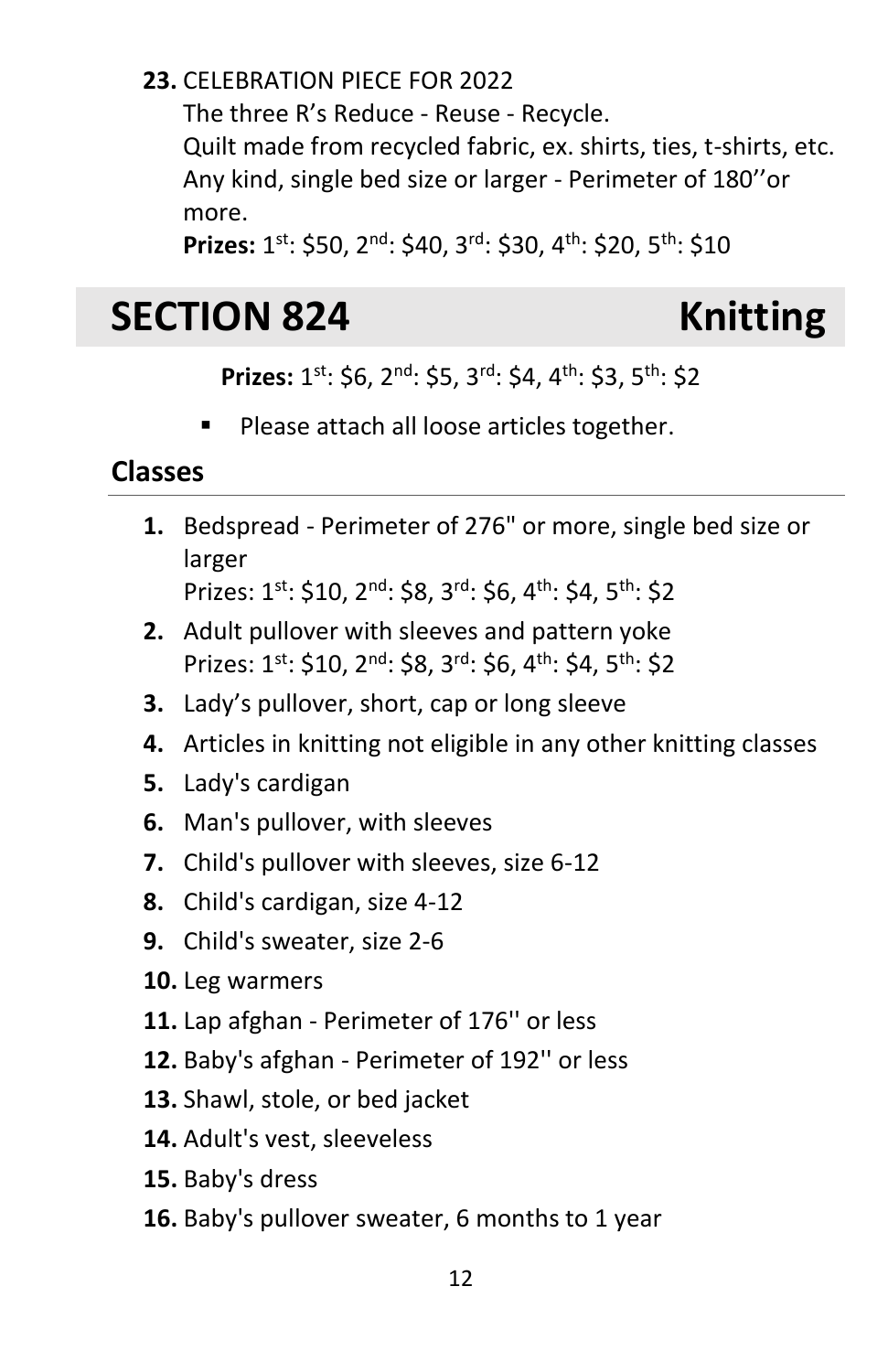- **17.** Baby's cardigan sweater, 3-6 month
- **18.** Bonnet / hat and bootees / socks
- **19.** Toque & scarf set, or hat & scarf set.
- **20.** Toque or hat and mitten set
- **21.** Scarf
- **22.** Cowl neck scarf
- **23.** Headband
- **24.** Loom knitted article
- **25.** Cross country ski socks
- **26.** Pair of adult plain knitted socks, one colour
- **27.** Pair of adult patterned socks (ex: cables)
- **28.** Pair of adult socks in variegated yarn
- **29.** Pair of adult socks knit from ''self-patterned yarn''
- **30.** Pair of socks knit from a graph
- **31.** Pair of lady's mittens
- **32.** Pair of men's mittens
- **33.** Pair of adults "double knit" mittens
- **34.** Pair of lined mittens (double thickness)
- **35.** Pair of adult flip mittens
- **36.** Child's fancy mittens
- **37.** Pair of gloves, with or without fingers
- **38.** Sofa cushion in yarn
- **39.** Article made from 100% wool
- **40.** Slippers in yarn
- **41.** Cotton Lace Doily, 17cm x 35.6cm / 7'' x 14''
- **42.** Two Knitted Dish Cloths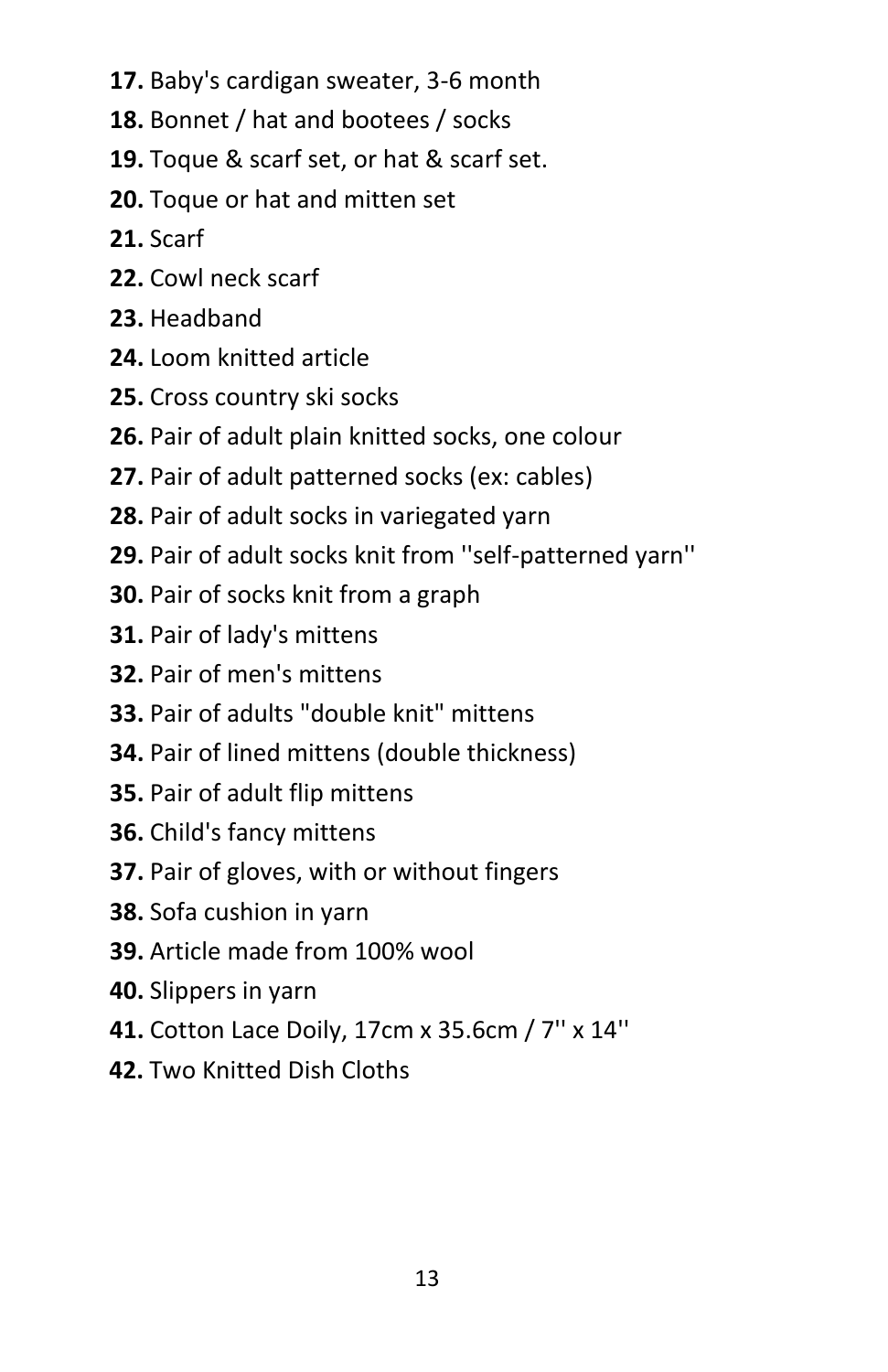## <span id="page-17-0"></span>**SECTION 826 Rugs**

Prizes: 1<sup>st</sup>: \$10, 2<sup>nd</sup>: \$8, 3<sup>rd</sup>: \$6, 4<sup>th</sup>: \$4, 5<sup>th</sup>: \$2

■ Floor or hanging

### **Classes**

- **1.** Traditional hooked rug
- **2.** Latch hooked rug
- **3.** Braided rug
- **4.** Punched rug
- **5.** Woven rug
- **6.** Crocheted rug
- **7.** Rug made in a technique, not eligible for any of the above classes

## <span id="page-17-1"></span>**SECTION 828 Needlepoint**

Prizes: 1<sup>st</sup>: \$4, 2<sup>nd</sup>: \$3, 3<sup>rd</sup>: \$2, 4<sup>th</sup>: \$1, 5<sup>th</sup>: \$1

## **Classes**

**1.** Needlepoint picture. No cross stitch (Framed, ready to hang)

Prizes: 1st: \$10, 2nd: \$8, 3rd: \$6, 4th: \$5, 5th: \$4

- **2.** Article in needle point, no cross-stitch
- **3.** Article in plastic canvas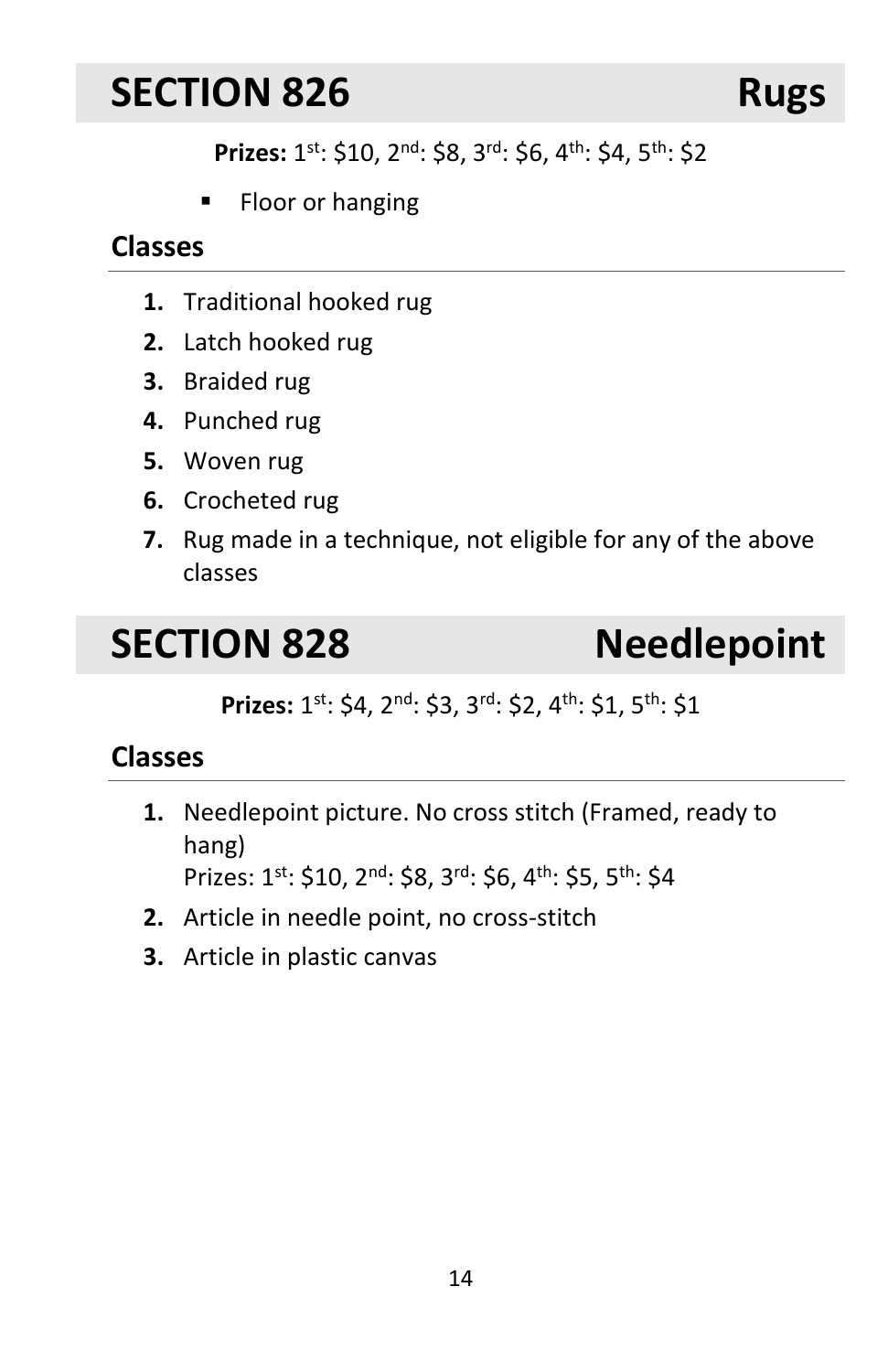## <span id="page-18-0"></span>**SECTION 830 Embroidery & Needle work**

Prizes: 1<sup>st</sup>: \$6, 2<sup>nd</sup>: \$5, 3<sup>rd</sup>: \$4, 4<sup>th</sup>: \$3, 5<sup>th</sup>: \$2

■ Classes 1,5,6 & 9 must be framed ready to hang.

#### **Classes:**

- **1.** Picture in crewel
- **2.** English smocking, on a garment
- **3.** Novelty item in smocking, no garments
- **4.** Candle wicking on an article
- **5.** Traditional sampler
- **6.** Picture
- **7.** Embroidered article
- **8.** Pair of pillowcases embroidered
- **9.** Article in counted cross stitch
- **10.** Novelty item in cross stitch (no picture)
- **11.** Article in drawn work
- **12.** Article in hardanger
- **13.** Article in silk ribbon embroidery
- **14.** Article in punch needle embroidery
- **15.** Article in needle felting

## <span id="page-18-1"></span>**SECTION 832 Misc. Handicraft**

Prizes: 1<sup>st</sup>: \$6, 2<sup>nd</sup>: \$5, 3<sup>rd</sup>: \$4, 4<sup>th</sup>: \$3, 5<sup>th</sup>: \$2

- **1.** Handmade doll, with handmade clothing
- **2.** Fully dressed doll
- **3.** Handmade teddy bear
- **4.** Natural apple head doll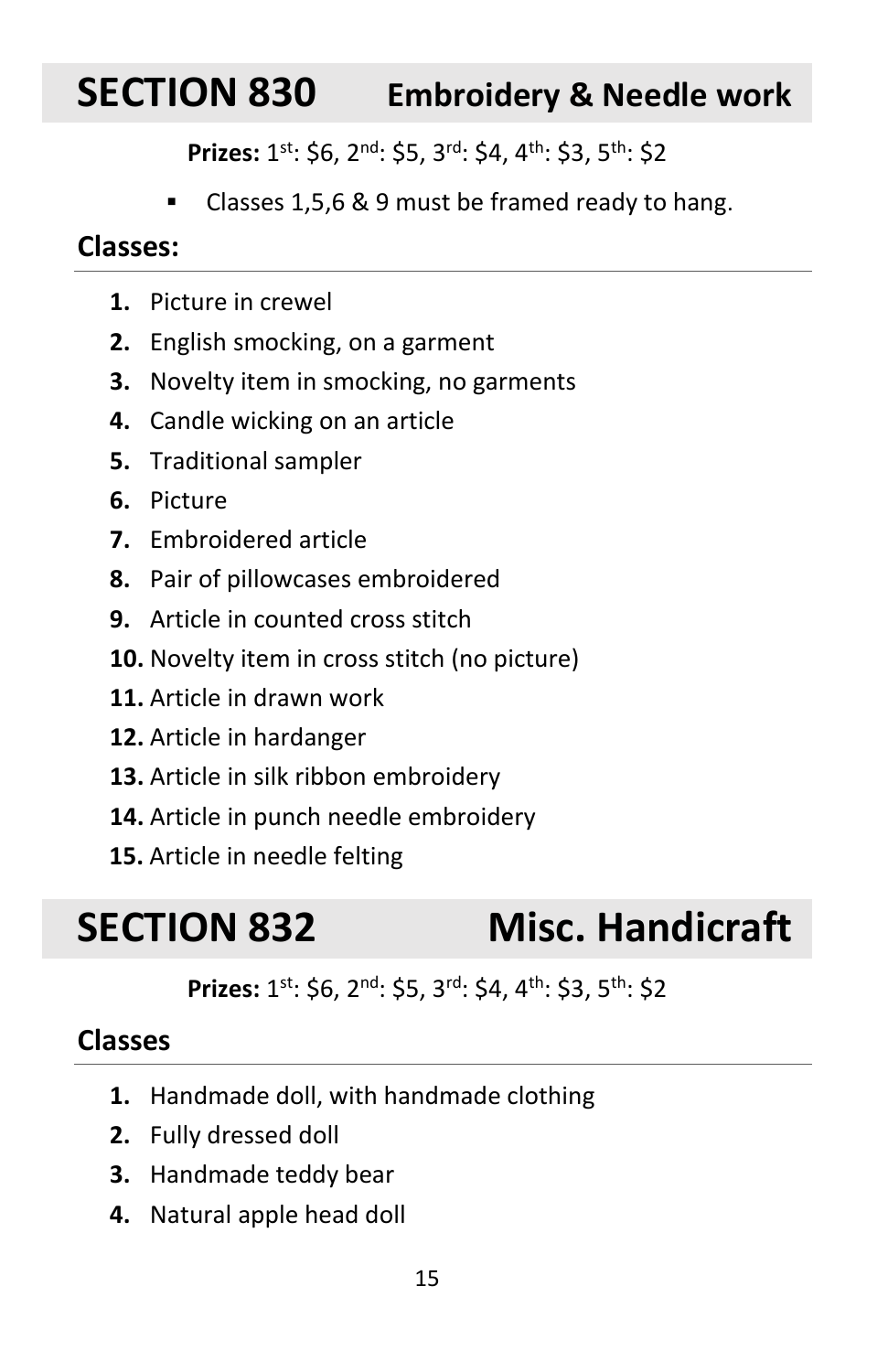- **5.** Four small Christmas tree decorations, mounted
- **6.** Christmas tree skirt
- **7.** Handmade Christmas stocking
- **8.** Decorated tablecloth
- **9.** "Theme" table centerpiece
- **10.** Pillowcase doll made from one pillowcase
- **11.** Article in stained glass Not to exceed 28cm x 36cm / 11'' x 14''
- **12.** Article in rug hooking, no rugs
- **13.** Article in ceramic
- **14.** Wood carving Not to exceed 28cm x 36cm / 11'' x 14''
- **15.** Woven basket (no plastic canvas)
- **16.** Wall hanging in wood Not to exceed 28cm x 36 cm / 11'' x 14''
- **17.** Wall hanging (not in wood)
- **18.** Article in weaving (no baskets)
- **19.** Article in decoupage
- **20.** Arrangement of handmade fabric flowers
- **21.** Article made of corn husks
- **22.** Arrangement of dried flowers under glass
- **23.** Tote bag
- **24.** Decoration wreath (no larger than 45cm / 18" diameter)
- **25.** Shawl- not crocheted or knitted
- **26.** Poncho or cape
- **27.** Decorated T-shirt or sweatshirt
- **28.** Two fancy potholders (serviceable)
- **29.** Set of two placemats
- **30.** Table runner
- **31.** Door stopper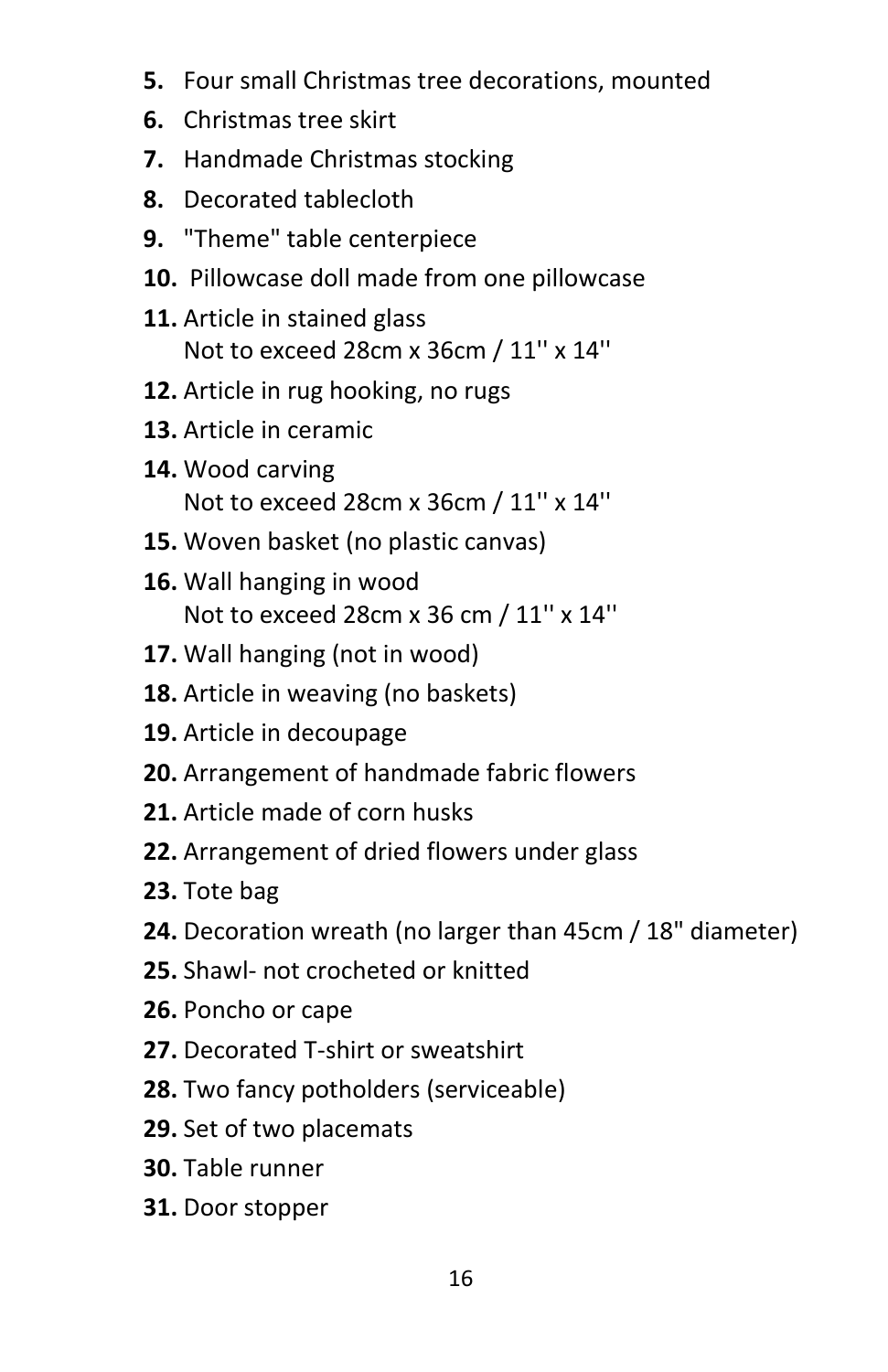- **32.** Draft stopper
- **33.** Small handmade wooden toy
- **34.** Puppet, all kinds
- **35.** Article of handmade jewelry (mounted)
- **36.** Article in pottery or sculpture
- **37.** Four assorted cards hand decorated and mounted No text inside
- **38.** Lamp shade, handmade
- **39.** Article in quilling
- **40.** Article in paper twist
- **41.** Pair of covered clothes hangers
- **42.** Tea cozy
- **43.** Set of four coasters
- **44.** Shoe bag
- **45.** Pair of handmade candles
- **46.** Article in calligraphy
- **47.** Scrapbooking, 2 pages, no books Any size
- **48.** Baby sack-cocoon
- **49.** Article in macramé
- **50.** Wind chimes
- **51.** Article made from hand spun yarn

# <span id="page-20-0"></span>**SECTION 834 Donations**

## **Classes**

**1.** Stuffed toy in memory of Mrs. J. Cowan, by Betty Cowan-Durkee Prizes: 1st: \$5, 2nd: \$3, 3rd: \$2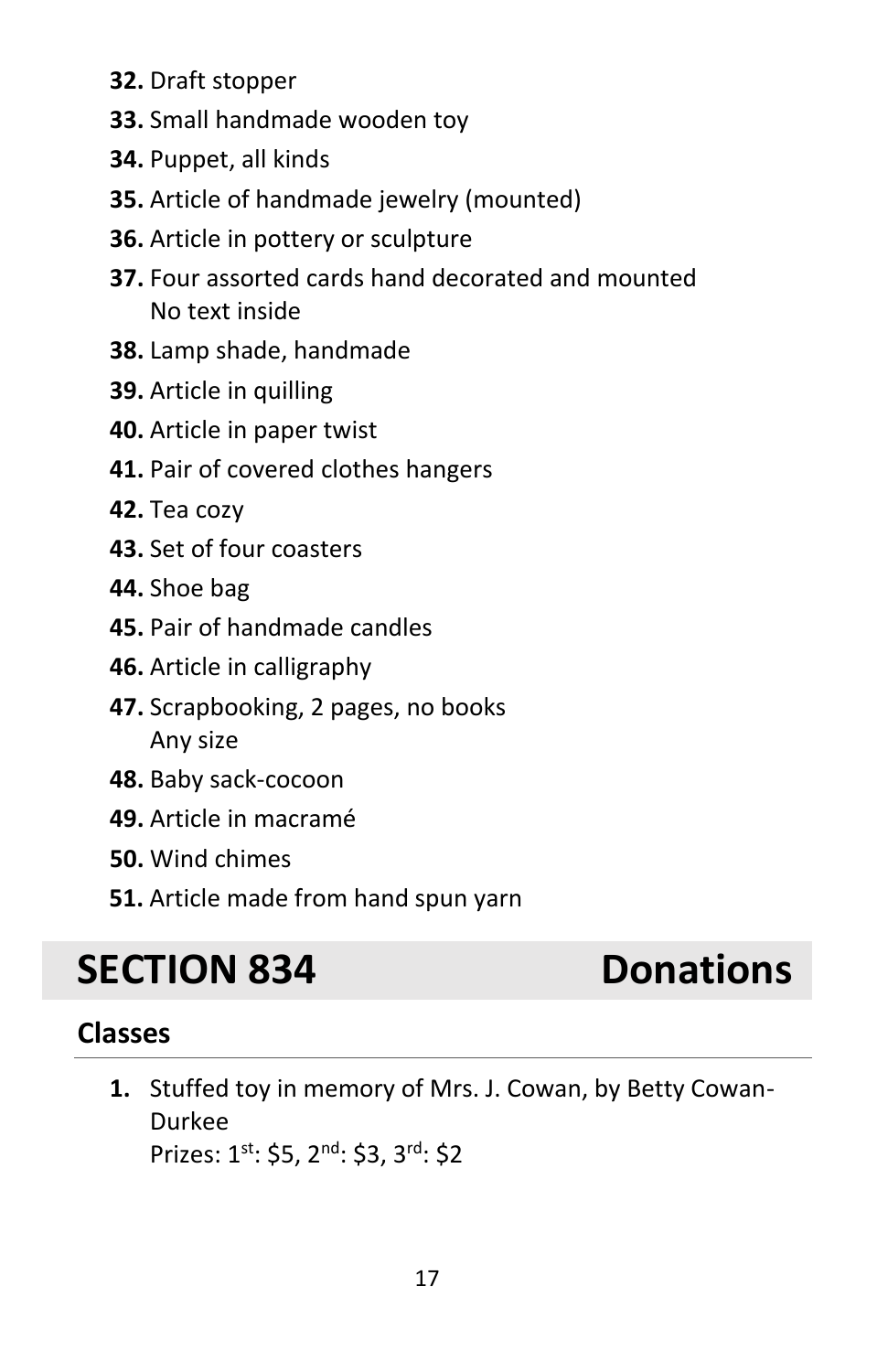- **2.** Crocheted Christmas article in memory of Mrs. Phyllis Frizzle, by the family Prizes: 1<sup>st</sup>: \$5, 2<sup>nd</sup>: \$3, 3<sup>rd</sup>: \$2
- **3.** Article made, entered, and exhibited by a person 75 years of age and over Prizes: 1st: \$5, 2nd: \$3, 3rd: \$2 No entry fee required for this class only, by Shirley Clarkson
- **4.** Child's knitted, hooded cardigan (2yrs and under) Prizes: 1st: \$5, 2nd: \$3, 3rd: \$2 In memory of Beverly Watson, by her friends
- **5.** Article which incorporates the Canadian flag, in memory of Eileen Lukassen Prizes: 1st: \$10, 2<sup>nd</sup>: \$5, 3<sup>rd</sup>: \$3, 4<sup>th</sup>: \$2
- **6.** ''Angel Christmas tree Topper'' in memory of Elleke Fulford by her family Prizes:  $1^{st}$ : \$10,  $2^{nd}$ : \$5,  $3^{rd}$ : \$3,  $4^{th}$ : \$2
- **7.** Three piece knitted baby set, cardigan, booties/socks & hat Prizes:  $1^{st}$ : \$10,  $2^{nd}$ : \$5,  $3^{rd}$ : \$3,  $4^{th}$ : \$2 In memory of Barbara Olmstead-Cowan, sponsored by Betty Cowan-Durkee
- **8.** Fully dressed doll, sewn clothing Prizes: 1st: \$15, 2<sup>nd</sup>: \$10, 3<sup>rd</sup>: \$5 In memory of Shirley Butler Sarrasin, by the Sarrasin Family – Perpetual trophy
- **9.** Article with African theme Prizes: 1<sup>st</sup>: \$10, 2<sup>nd</sup>: \$6, 3<sup>rd</sup>: \$5, 4<sup>th</sup>: \$4 Sponsored by 'Township Grandmothers'
- **10.** Pair of knitted socks in memory of Betty Wright Prizes: 1st: \$10, 2<sup>nd</sup>: \$5, 3<sup>rd</sup>: \$3, 4<sup>th</sup>: \$2 Sponsored by the family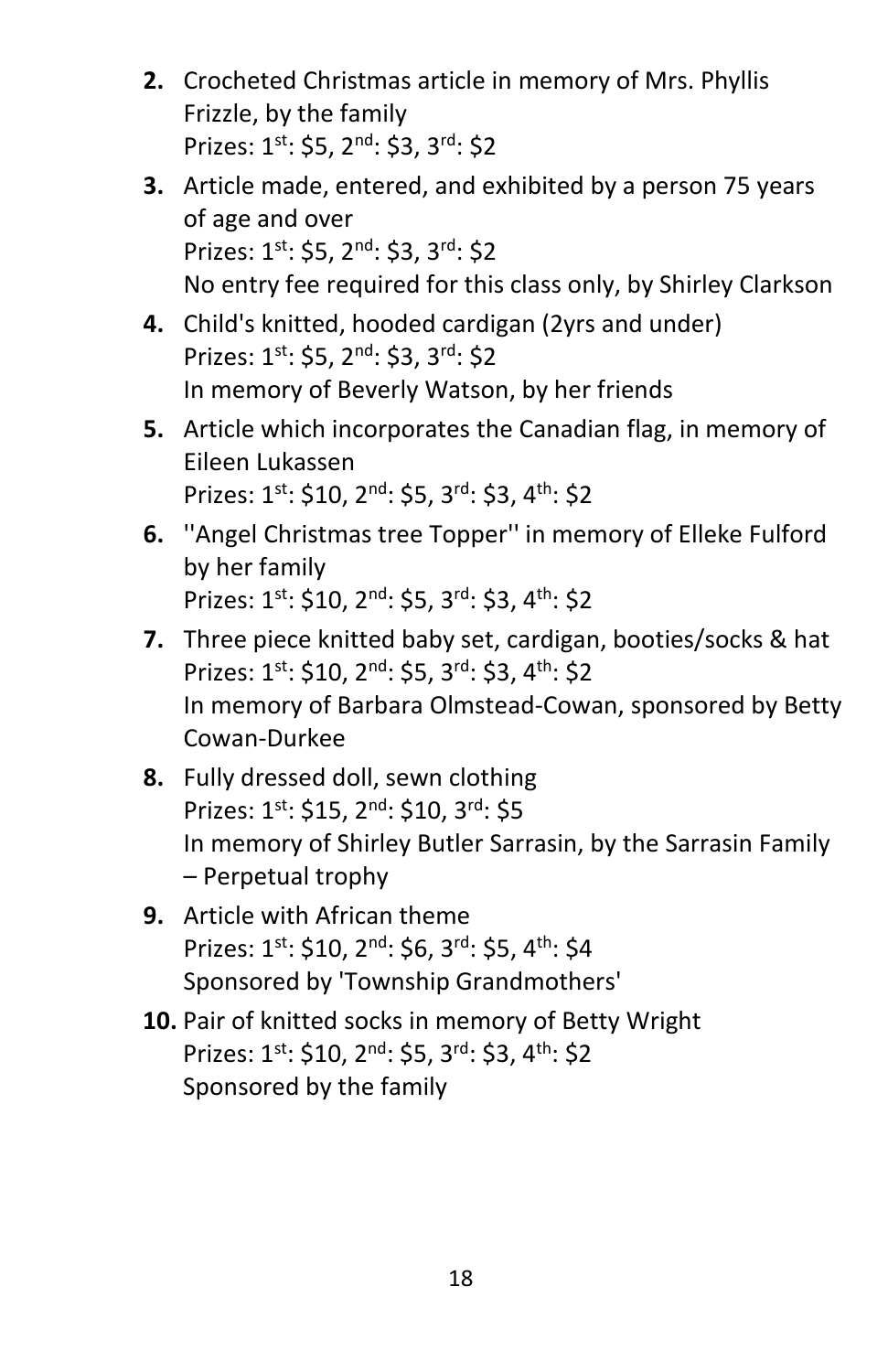<span id="page-22-0"></span>**SECTION 840 Youth (0-6 years)**

**Prizes:** 1<sup>st</sup>: \$6, 2<sup>nd</sup>: \$5, 3<sup>rd</sup>: \$4, 4<sup>th</sup>: \$3, 5<sup>th</sup>: \$2, 6<sup>th</sup>: \$1

- State age on entry form.
- No entry fee required for youth, **BUT** a fee of \$25 can be added to the entry form to receive a 4-day pass.
- NAMES MUST BE COVERED.
- Articles must be made by the youth exhibitor.
- Paintings, sketches, photographs and drawings to be mounted on thin Bristol board, **no foam ripple board**. (max. 28cm x 36cm / 11'' x 14").

- **1.** Painting in watercolors
- **2.** Acrylic painting on small article
- **3.** Four colored snapshots of "different animals" only. Uniform size, mounted
- **4.** Four colored snapshots of "different birds" only. Uniform size, mounted
- **5.** Four colored snapshots of "different flowers" only. Uniform size, mounted
- **6.** Four colored snapshots, any kind. Uniform size, mounted
- **7.** Enlarged snapshot in color Not to exceed 30cm x 45cm / 12" x 18"
- **8.** Painting by numbers
- **9.** Picture in pastels
- **10.** Scrapbooking: 2 pages, ATTACHED Not to exceed 30.5cm x 30.5cm, 12" x 12"
- **11.** Drawing in waxed crayon, markers or colored pencil ''Brome Fair Scene''
	- Not to exceed 30cm x 45cm, 12" x 8", no tracing.
- **12.** Pencil sketch. No color Not to exceed 30cm x 45cm, 12" x 8", no tracing.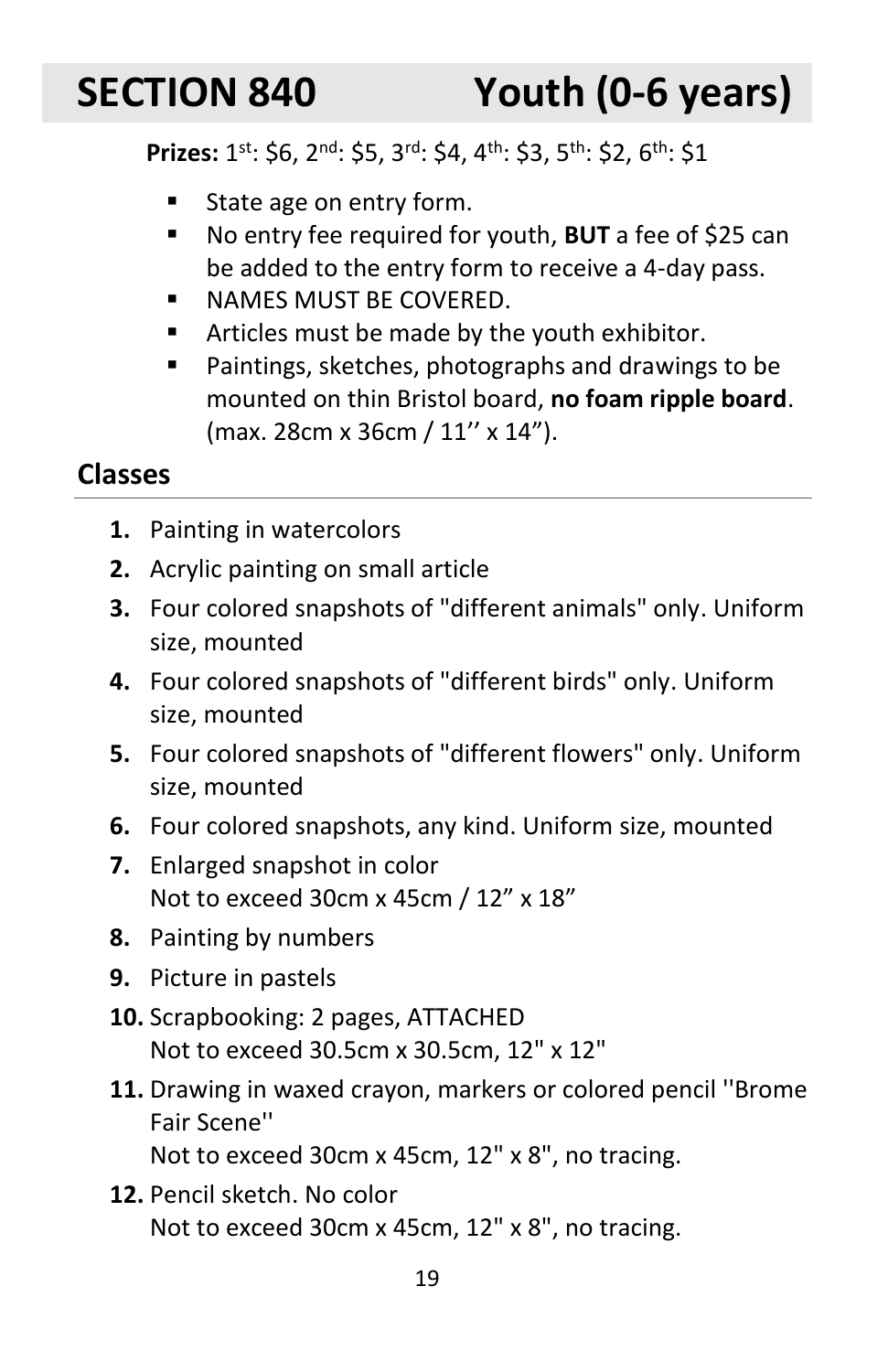- **13.** Any article made with popsicle sticks, mounted on sturdy cardboard Article must not exceed 28cm x 36cm x 30 cm / 11'' x 14'' x 12'' high
- **14.** Decorated picture frame
- **15.** Decorated mask with opening for eyes
- **16.** Handmade necklace
- **17.** Finger Painting
- **18.** Article made from RAW PASTA
- **19.** Puppet
- **20.** Article in string art
- **21.** Article in paper maché
- **22.** Article in braiding
- **23.** Article in weaving
- **24.** Wall hanging
- **25.** Assembled model kit, glued, any kind
- **26.** Angel Christmas tree topper
- **27.** Collection of four MOUNTED, small Christmas tree decorations
- **28.** Collection of six mounted refrigerator magnets
- **29.** Article made by recycling material (not wood)
- **30.** Article which incorporates the Canadian flag
- **31.** Lego structure: 500 pieces or less, MOUNTED ON FIRM SUPPORT. For larger structures please specify number of pieces on exhibitor tag. No Kits
- **32.** Collage poster, not to exceed 35cm x 45cm / 14'' x 18''
- **33.** Article in 'decoupage'
- **34.** Small article made with items found in nature
- **35.** Four colored snapshots of ''Brome County Scenes'' Prizes: 1<sup>st</sup>: \$6, 2<sup>nd</sup>: \$5, 3<sup>rd</sup>: \$4, 4<sup>th</sup>: \$3, 5<sup>th</sup>: \$2 Specify location on mount, sponsored by Diana Frizzle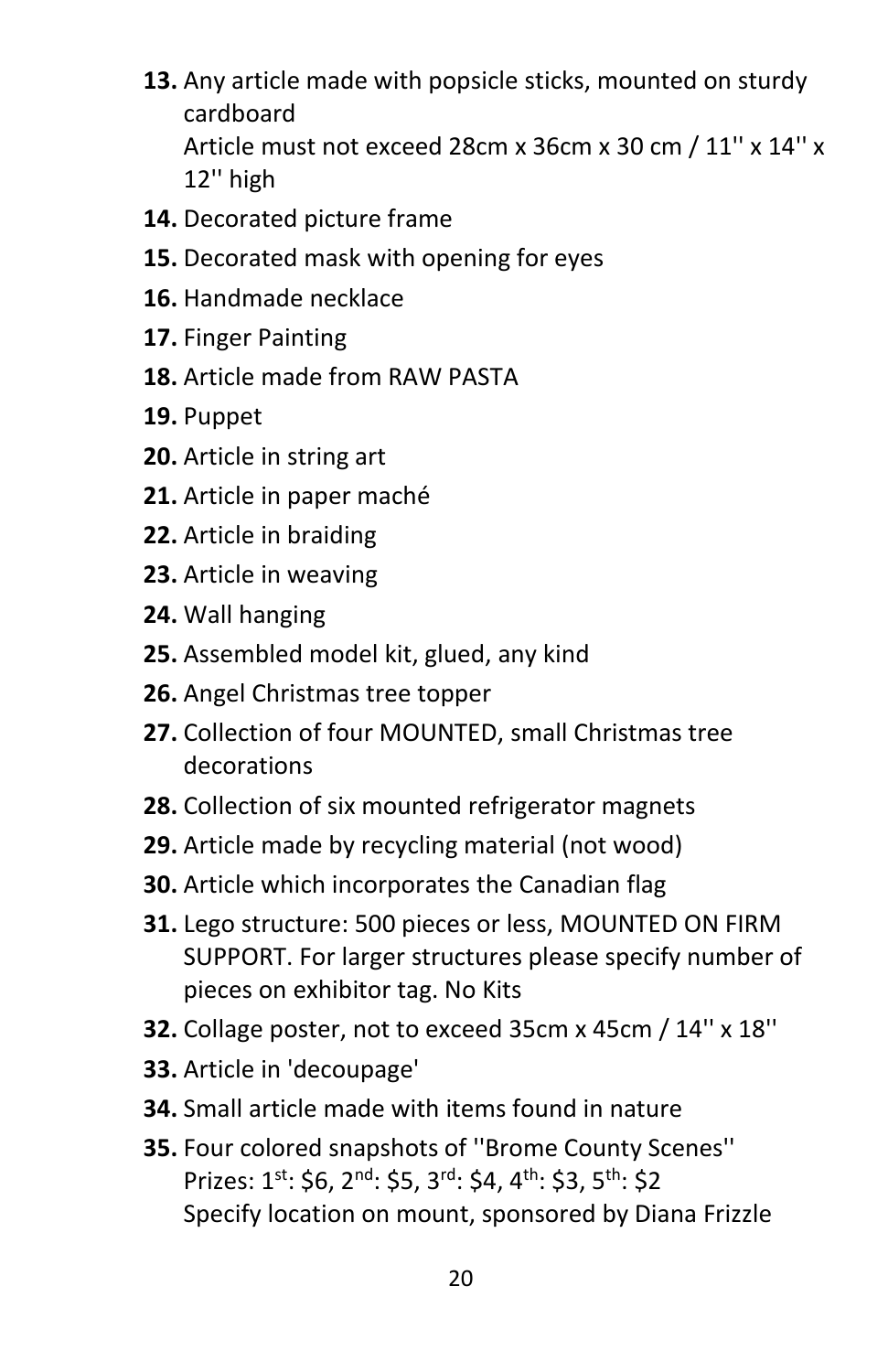- **36.** Handmade article featuring STARS. Prizes: 1<sup>st</sup>: \$6, 2<sup>nd</sup>: \$5, 3<sup>rd</sup>: \$4, 4<sup>th</sup>: \$3, 5<sup>th</sup>: \$2 Sponsored by the order of the Eastern Star, Cowansville, Chapter 17
- **37.** Decorated T-shirt (wearable) Prizes: 1st: \$6, 2<sup>nd</sup>: \$5, 3<sup>rd</sup>: \$4, 4<sup>th</sup>: \$3, 5<sup>th</sup>: \$2 Sponsored by Brenda Stone, Donna Mitchell & Louise Smith
- **38.** Article in spool knitting

# <span id="page-24-0"></span>**SECTION 841 Youth (7-12 years)**

**Prizes:** 1<sup>st</sup>: \$6, 2<sup>nd</sup>: \$5, 3<sup>rd</sup>: \$4, 4<sup>th</sup>: \$3, 5<sup>th</sup>: \$2, 6<sup>th</sup>: \$1

- State age on entry form.
- No entry fee required for youth, **BUT** a fee of \$25 can be added to the entry form to receive a 4-day pass.
- NAMES MUST BE COVERED.
- Articles must be made by the youth exhibitor.
- Paintings, sketches, photographs and drawings to be mounted on thin Bristol board, no foam ripple board. (max. 28cm x 36cm / 11'' x 14").

- **1.** Oil painting, framed and/or ready to hang Prizes: 1<sup>st</sup>: \$8, 2<sup>nd</sup>: \$6, 3<sup>rd</sup>: \$5, 4<sup>th</sup>: \$4, 5<sup>th</sup>: \$3, 6<sup>th</sup>: \$2
- **2.** Acrylic painting, framed and/or ready to hang Prizes:  $1^{st}$ : \$8,  $2^{nd}$ : \$6,  $3^{rd}$ : \$5,  $4^{th}$ : \$4,  $5^{th}$ : \$3,  $6^{th}$ : \$2
- **3.** Painting in watercolors
- **4.** Picture in charcoal
- **5.** Acrylic painting on small article
- **6.** Four colored snapshots of "different animals" only Uniform size, MOUNTED
- **7.** Four colored snapshots of "different birds" only Uniform size, MOUNTED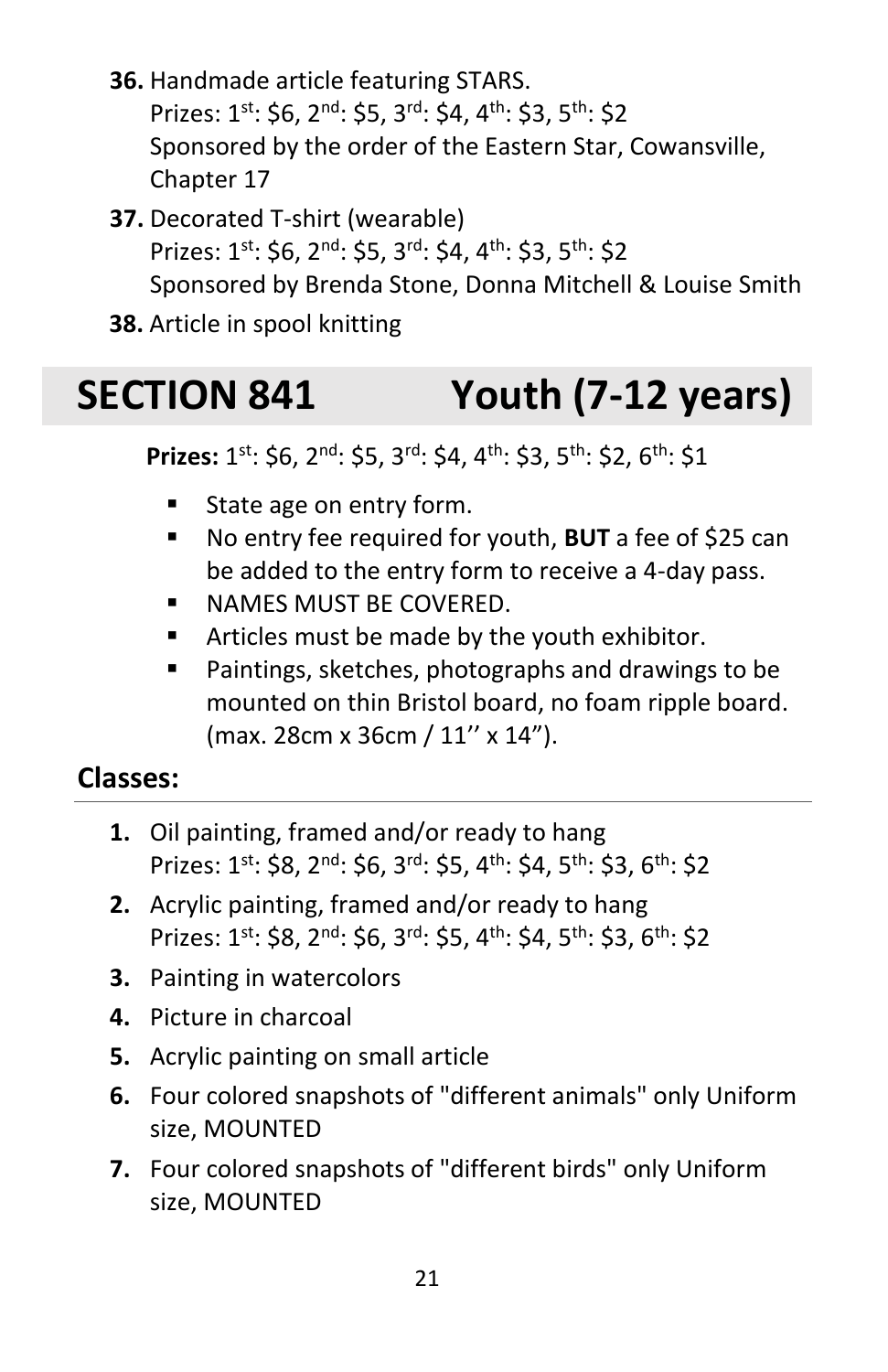- **8.** Four colored snapshots of "different flowers" only Uniform size, MOUNTED
- **9.** Four colored snapshots, any kind Uniform size, MOUNTED
- **10.** Enlarged snapshot in color, not to exceed 30cm x 45 cm / 12'' x 18''
- **11.** Pen and ink sketch
- **12.** Painting by numbers
- **13.** Picture in pastels
- **14.** Scrapbooking: 2 pages, ATTACHED. Not to exceed 30.5cm x 30.5cm / 12" x 12"
- **15.** Drawing in waxed crayon, markers or colored pencil MUST BE ''Brome Fair Scene''
- **16.** Pencil sketch. NO COLOUR
- **17.** Any article made with popsicle sticks. Mounted on sturdy cardboard. Article must not exceed 28cm x 36cm x 30 cm / 11'' x 14'' x 12'' high
- **18.** Article in sewing
- **19.** Article in hand stitching
- **20.** Friendship bracelet
- **21.** Decorated picture frame
- **22.** Decorated mask with opening for eyes
- **23.** Handmade necklace
- **24.** Finger Painting
- **25.** Article made with RAW PASTA
- **26.** Stuffed toy
- **27.** Puppet
- **28.** Article in needlepoint
- **29.** Article in plastic canvas
- **30.** Article in counted cross stitch
- **31.** Article in knitting
- **32.** Article in spool knitting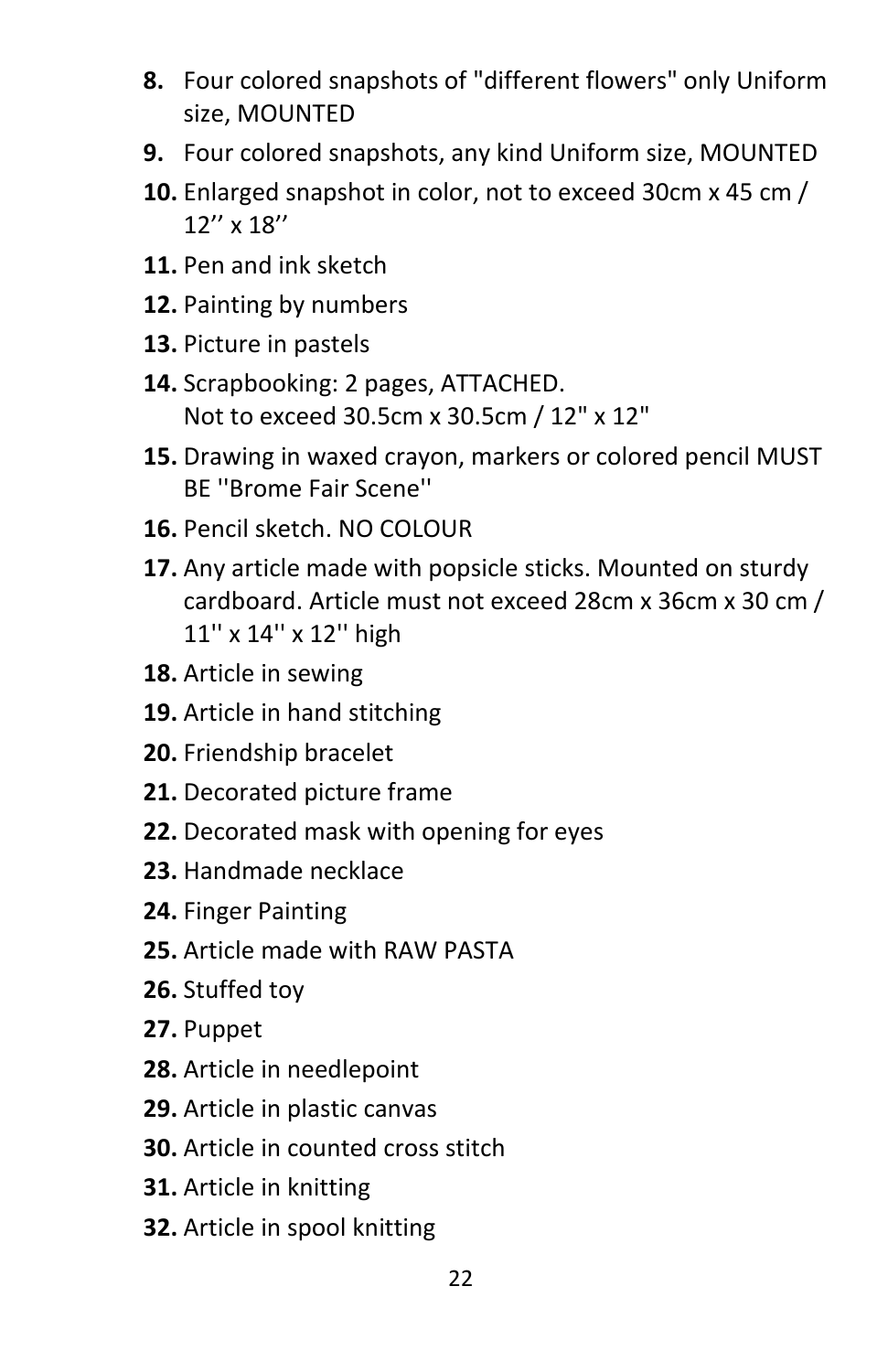- **33.** Loom knitted Article
- **34.** Article in crocheting
- **35.** Article in embroidering
- **36.** Article in string art
- **37.** Latch hooked article
- **38.** Article in paper maché
- **39.** Article in quilting
- **40.** Article in macramé
- **41.** Article in braiding
- **42.** Article in weaving
- **43.** Arrangement of handmade fabric flowers
- **44.** Four assorted hasty notes, hand decorated and MOUNTED
- **45.** Wood carving
- **46.** Article in woodworking, made with carpenter's tools
- **47.** Wall hanging
- **48.** Assembled model kit, glued, any kind
- **49.** Article in pottery
- **50.** Articles made with pressed flowers
- **51.** Angel Christmas tree topper
- **52.** Collection of four MOUNTED, small Christmas tree decorations
- **53.** Collection of six mounted refrigerator magnets
- **54.** Apple head doll
- **55.** Pair of homemade candles
- **56.** Article made by recycling material (not wood)
- **57.** Article which incorporates the Canadian flag
- **58.** Lego structure: 500 pieces or less, ON FIRM SUPPORT For larger structures please specify number of pieces on exhibitor tag. No Kits.
- **59.** Collage poster, not to exceed 35cm x 45cm / 14'' x 18''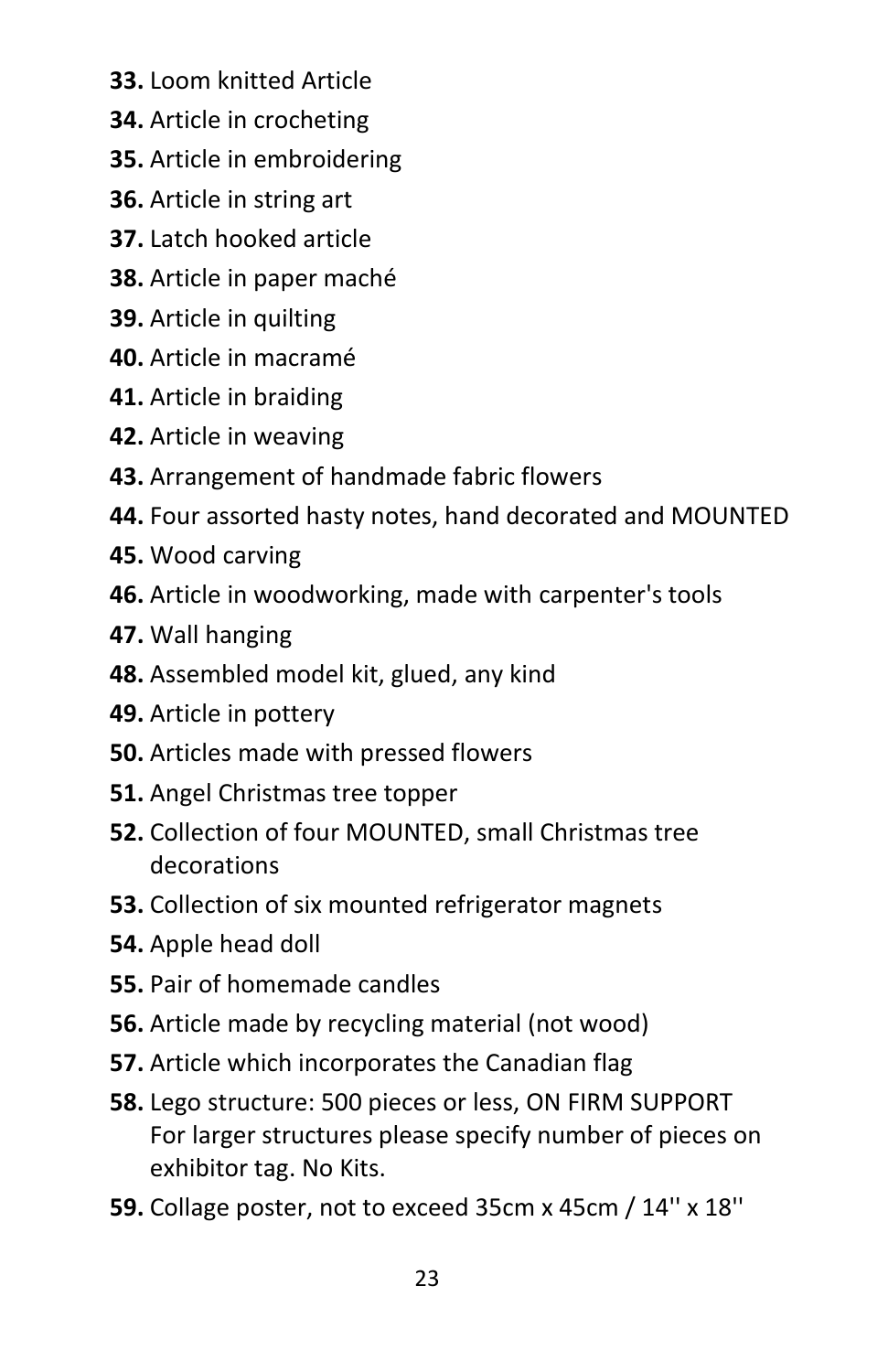- **60.** Article in 'decoupage'
- **61.** Small article made with items found in nature
- **62.** Four colored snapshots of ''Brome County Scenes'' Prizes: 1st: \$6, 2<sup>nd</sup>: \$5, 3<sup>rd</sup>: \$4, 4<sup>th</sup>: \$3, 5<sup>th</sup>: \$2 Specify location on mount, sponsored by Diana Frizzle
- **63.** Shoebox or tissue box Diorama Prizes:  $1^{st}$ : \$6,  $2^{nd}$ : \$5,  $3^{rd}$ : \$4,  $4^{th}$ : \$3,  $5^{th}$ : \$2 In Memory of Phyllis Patch, sponsored by Amanda, Fawn and Janet Patch
- **64.** Handmade article featuring stars Prizes: 1<sup>st</sup>: \$6, 2<sup>nd</sup>: \$5, 3<sup>rd</sup>: \$4, 4<sup>th</sup>: \$3, 5<sup>th</sup>: \$2 Sponsored by The Order of the Eastern Star, Cowansville, Chapter 17
- **65.** Decorated T-shirt (wearable) Prizes: 1st: \$6, 2nd: \$5, 3rd: \$4, 4th: \$3, 5th: \$2 Sponsored by Brenda Stone, Donna Mitchel & Louise Smith

# <span id="page-27-0"></span>**SECTION 842 Youth (13-16 years)**

**Prizes:** 1<sup>st</sup>: \$6, 2<sup>nd</sup>: \$5, 3<sup>rd</sup>: \$4, 4<sup>th</sup>: \$3, 5<sup>th</sup>: \$2, 6<sup>th</sup>: \$1

- State age on entry form.
- No entry fee required for youth, **BUT** a fee of \$25 can be added to the entry form to receive a 4-day pass.
- **E** NAMES MUST BE COVERED.
- Articles must be made by the youth exhibitor.
- Paintings, sketches, photographs and drawings to be mounted on thin Bristol board, no foam ripple board. (max. 28cm x 36cm / 11'' x 14").

- **1.** Oil painting, framed and/or ready to hang Prizes:  $1^{st}$ : \$8,  $2^{nd}$ : \$6,  $3^{rd}$ : \$5,  $4^{th}$ : \$4,  $5^{th}$ : \$3,  $6^{th}$ : \$2
- **2.** Acrylic painting, framed and/or ready to hang Prizes:  $1^{st}$ : \$8,  $2^{nd}$ : \$6,  $3^{rd}$ : \$5,  $4^{th}$ : \$4,  $5^{th}$ : \$3,  $6^{th}$ : \$2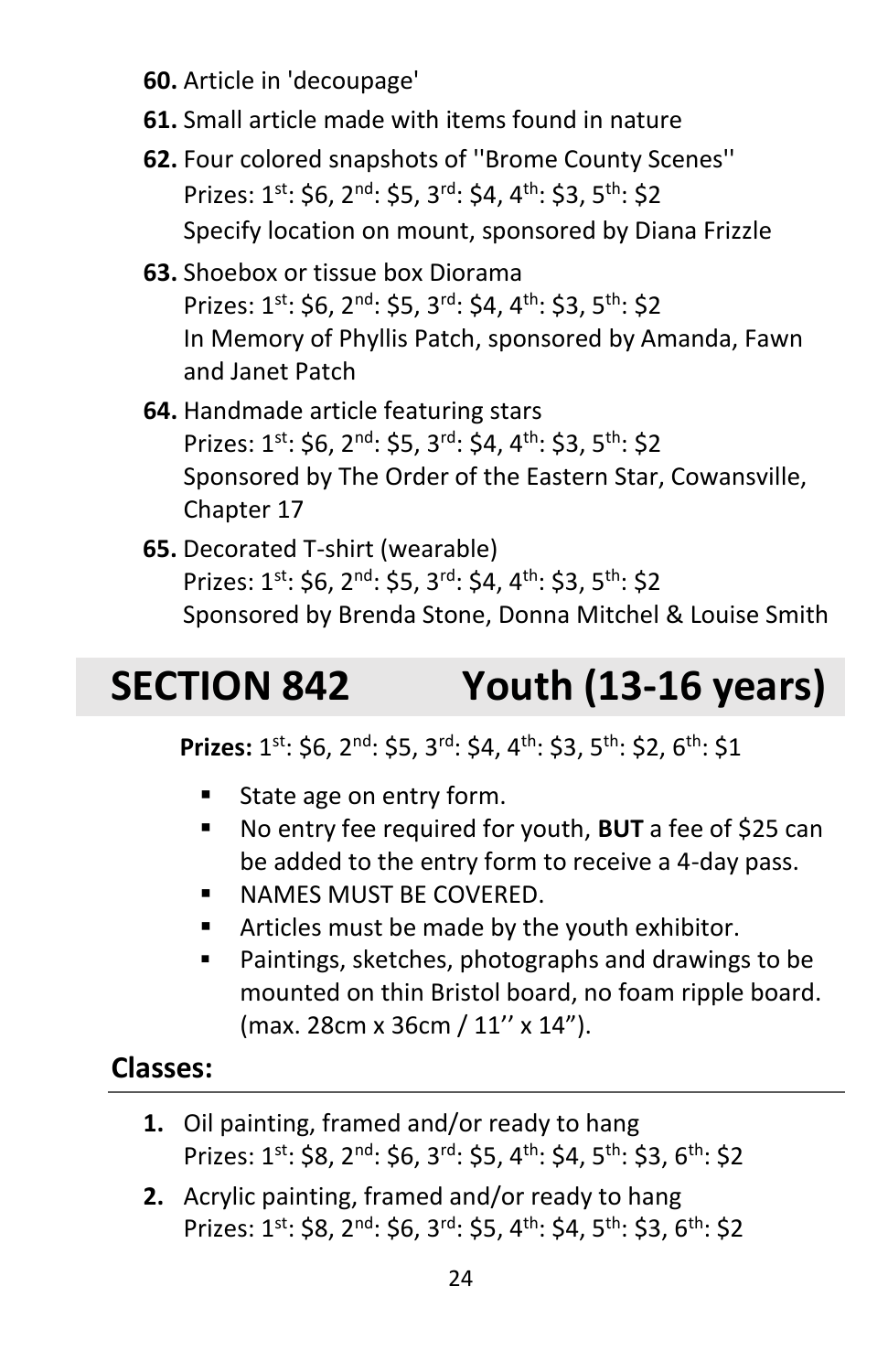- **3.** Painting in watercolors
- **4.** Picture in charcoal
- **5.** Acrylic painting on small article
- **6.** Four colored snapshots of "different animals" only Uniform size, MOUNTED
- **7.** Four colored snapshots of "different birds" only Uniform size, MOUNTED
- **8.** Four colored snapshots of "different flowers" only Uniform size, MOUNTED
- **9.** Four colored snapshots, any kind Uniform size, MOUNTED
- **10.** Enlarged snapshot in color, not to exceed 30cm x 45cm / 12'' x 18''
- **11.** Pen and ink sketch
- **12.** Picture in pastels
- **13.** Scrapbooking: 2 pages, ATTACHED
- **14.** Drawing in markers or colored pencil MUST BE ''Brome Fair Scene''
- **15.** Pencil sketch. No color
- **16.** Any article made with popsicle sticks. Mount on sturdy cardboard. Article must not exceed 28cm x 36cm x 30 cm / 11'' x 14'' x 12'' high
- **17.** Article of sewing
- **18.** Article in hand stitching
- **19.** Friendship bracelet
- **20.** Decorated picture frame
- **21.** Decorated mask with opening for eyes
- **22.** Handmade necklace
- **23.** Article made from duct tape
- **24.** Stuffed toy
- **25.** Puppet
- **26.** Article in needlepoint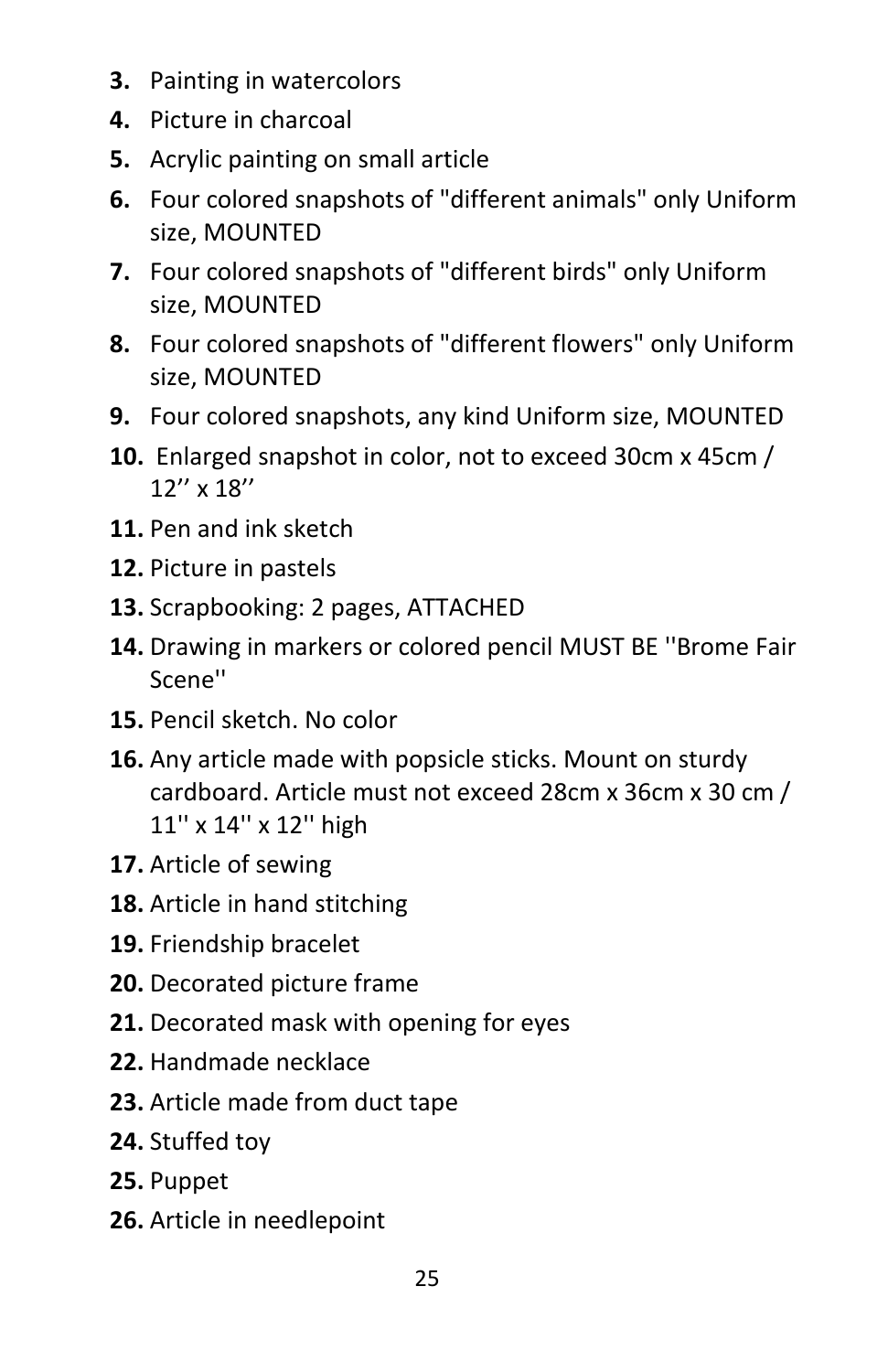- **27.** Article in plastic canvas
- **28.** Article in counted cross stitch
- **29.** Article in knitting
- **30.** Article in spool knitting
- **31.** Loom knitted Article
- **32.** Article in crocheting
- **33.** Article in embroidering
- **34.** Article in string art
- **35.** Latch hooked article
- **36.** Article in papier maché
- **37.** Article in quilting
- **38.** Article in macramé
- **39.** Article in braiding
- **40.** Article in weaving
- **41.** Arrangement of handmade fabric flowers
- **42.** Four assorted hasty notes, hand decorated and MOUNTED
- **43.** Wood carving
- **44.** Article in woodworking, made with carpenter's tools
- **45.** Wall hanging
- **46.** Assembled model kit, glued, any kind
- **47.** Article in pottery
- **48.** Articles made with pressed flowers
- **49.** Angel Christmas tree topper
- **50.** Collection of four MOUNTED, small Christmas tree decorations
- **51.** Collection of six mounted refrigerator magnets
- **52.** Apple head doll
- **53.** Pair of homemade candles
- **54.** Article made by recycling material (not wood)
- **55.** Article which incorporates the Canadian flag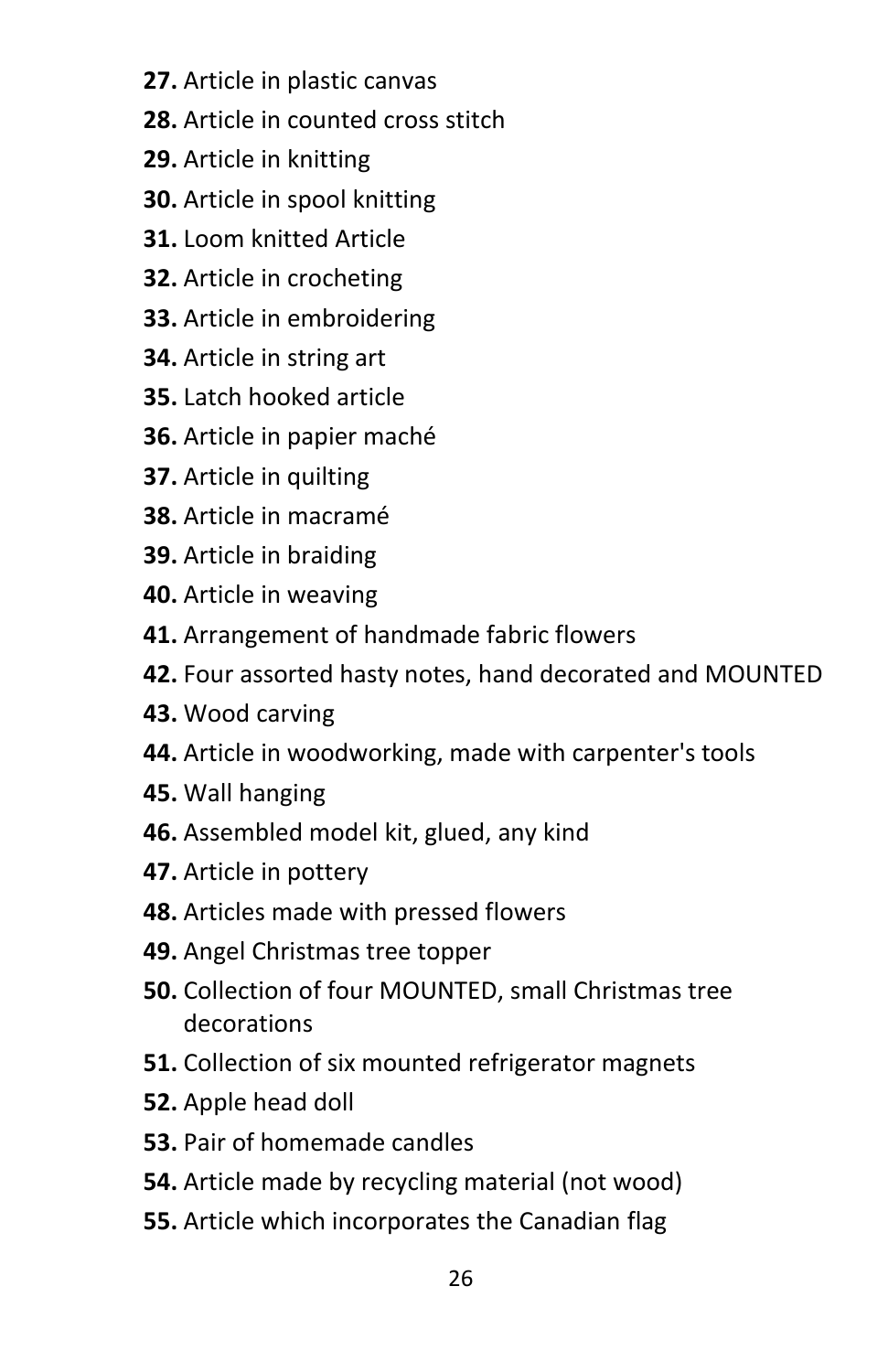- **56.** Lego structure: 500 pieces or less, ON FIRM SUPPORT For larger structures please specify number of pieces on exhibitor tag. No Kits
- **57.** Collage poster, not to exceed 35cm x 45cm / 14'' x 18''
- **58.** Article in 'decoupage'
- **59.** Small article made with items found in nature
- **60.** Four colored snapshots of ''Brome County Scenes'' Prizes: 1<sup>st</sup>: \$6, 2<sup>nd</sup>: \$5, 3<sup>rd</sup>: \$4, 4<sup>th</sup>: \$3, 5<sup>th</sup>: \$2 Specify location on mount, sponsored by Diana Frizzle
- **61.** Shoebox or tissue box Diorama Prizes:  $1^{st}$ : \$6,  $2^{nd}$ : \$5,  $3^{rd}$ : \$4,  $4^{th}$ : \$3,  $5^{th}$ : \$2 In Memory of Phyllis Patch, sponsored by Amanda, Fawn and Janet Patch
- **62.** Handmade article featuring stars Prizes: 1st: \$6, 2nd: \$5, 3rd: \$4, 4th: \$3, 5th: \$2 Sponsored by The Order of the Eastern Star, Cowansville, Chapter 17
- **63.** T-Shirt decorated (wearable) Prizes: 1<sup>st</sup>: \$6, 2<sup>nd</sup>: \$5, 3<sup>rd</sup>: \$4, 4<sup>th</sup>: \$3, 5<sup>th</sup>: \$2 Sponsored by Brenda Stone, Donna Mitchel & Louise Smith

# <span id="page-30-0"></span>**SECTION 843 Youth (0-16 years)**

**1.** Poster or article celebrating mother earth or the environment For ages 0-16, judged as a group. Prizes: 1<sup>st</sup>: \$10, 2<sup>nd</sup>: \$8, 3<sup>rd</sup>: \$6, 4<sup>th</sup>: \$4, 5<sup>th</sup>: \$2 Sponsored by 'Fordyce Women's Institute'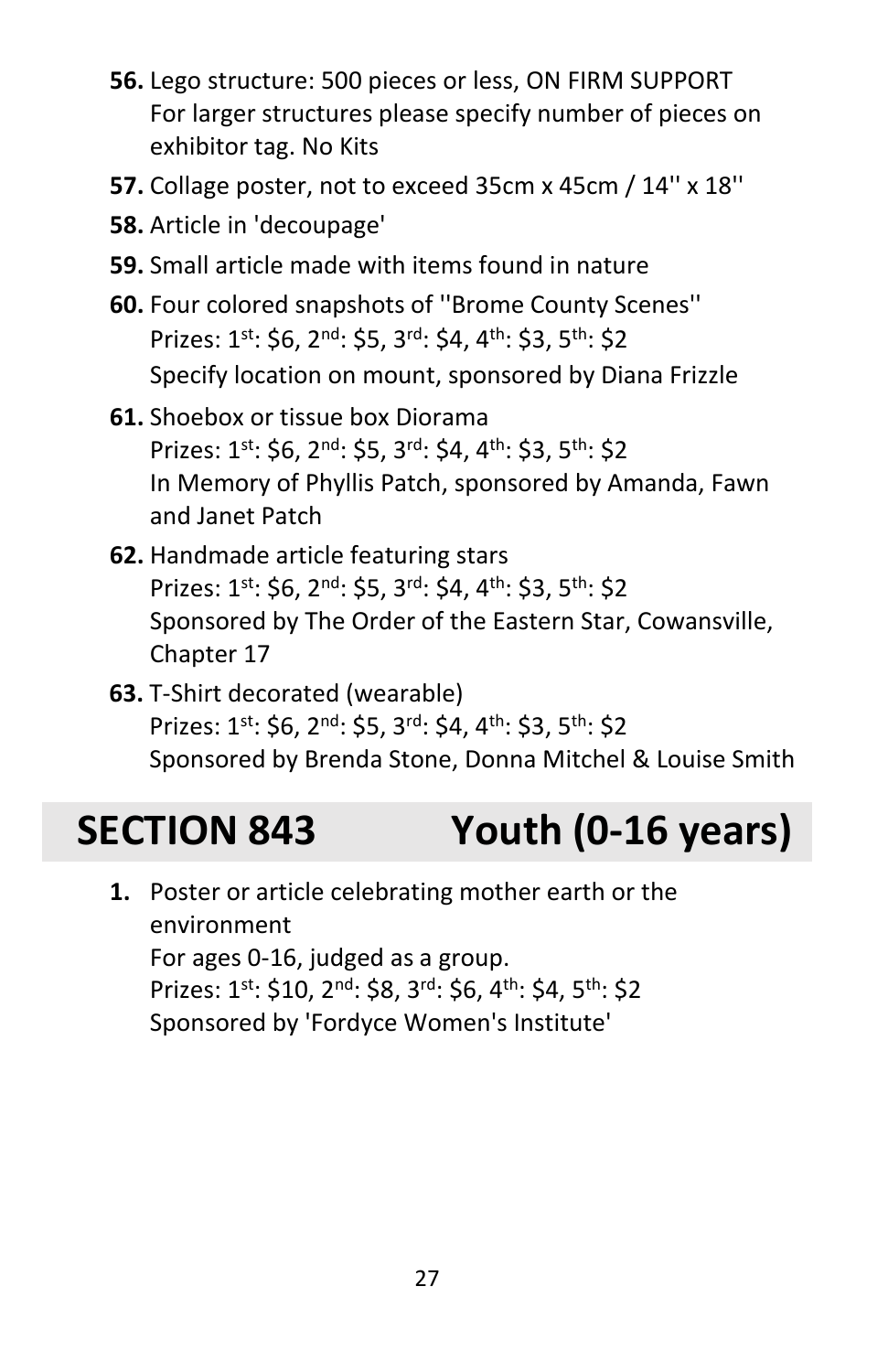# <span id="page-31-0"></span>**Championships**

Championship ribbons will be awarded to the **3 Adult exhibitors** and **3 Youth exhibitors** with the highest number of points.

## **Place 1 2 3 4 5**

#### **Points 10 9 8 7 6**

#### **Adults:**

| 1. Best of Show Quilt (Section: 822): | \$25 |
|---------------------------------------|------|
|                                       |      |

#### **Youth:**

| 1. Exhibitor with the highest number of points:        | \$25 |
|--------------------------------------------------------|------|
| Donation by the Mason's Corner Stone Lodge #37 AF & AM |      |
| 2. Exhibitor with the second highest number of points: | \$15 |
| Donation by the Brome County Women's Institute         |      |

3. Exhibitor with the third highest number of points: Craft Book Donation by The Yamaska Literacy Council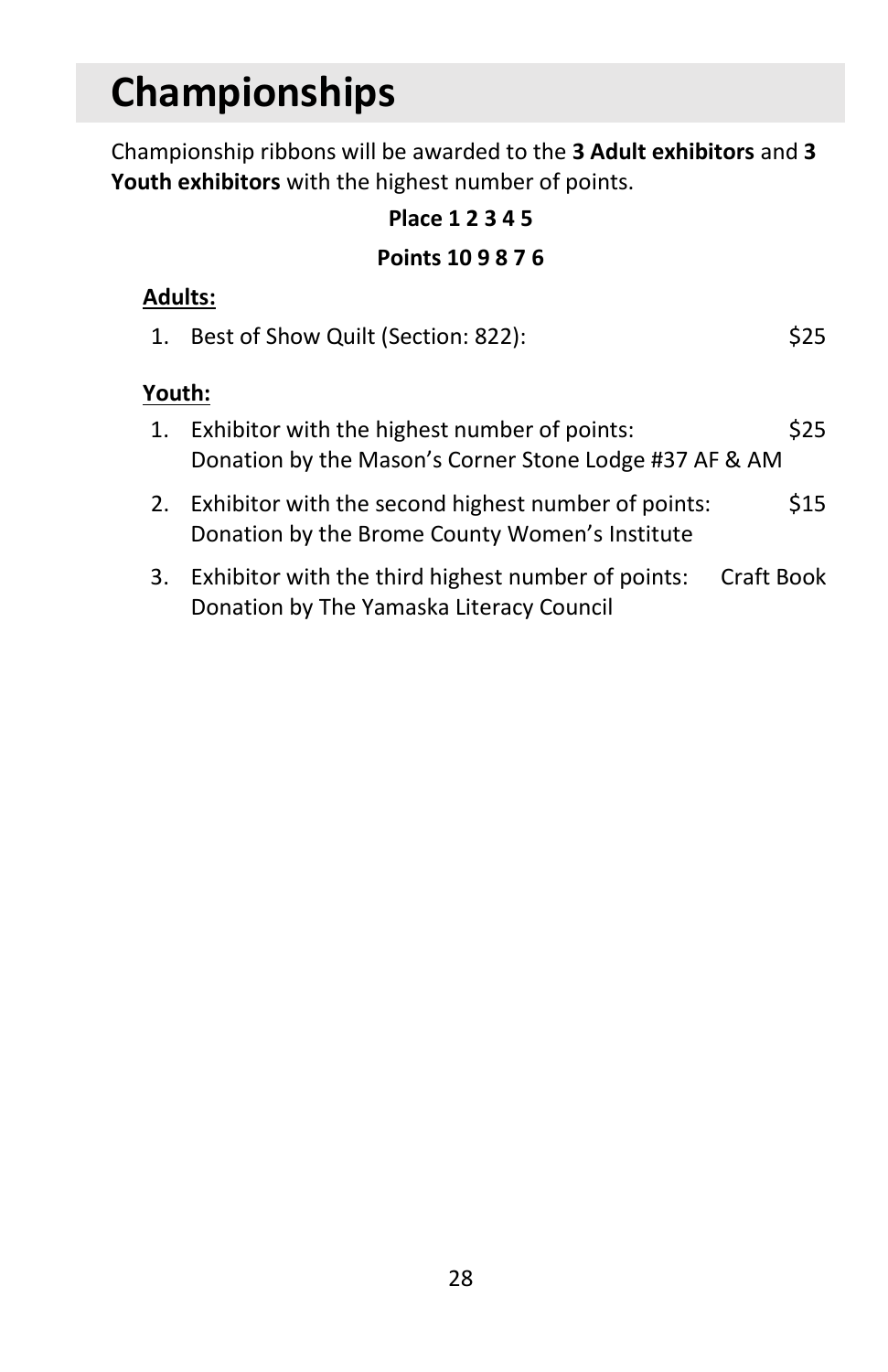# <span id="page-32-0"></span>**Winners**

## **Best of Show Quilting**

| <b>2019:</b> Laurie Jenne     |
|-------------------------------|
| 2018: Samantha Jenne          |
| <b>2017:</b> Alice Crossfield |

## **Champions**

#### **Adults**

| 2019 | Norma Sherrer          | 342 Points |
|------|------------------------|------------|
| 2019 | Louise Smith           | 299 Points |
| 2019 | Karen Ferraz           | 266 Points |
| 2018 | Norma Sherrer          | 647 Points |
| 2018 | Louise Smith           | 322 Points |
| 2018 | Linda Allen            | 225 Points |
| 2017 | Louise Smith           | 530 points |
| 2017 | Norma Sherrer          | 408 Points |
| 2017 | Nancy Marsh Dixon      | 201 Points |
|      | Youth                  |            |
|      | <b>Gregory Tryhorn</b> | 218 Points |
| 2019 |                        |            |
| 2019 | Adahlia Neil           | 216 Points |
| 2019 | Ella Falco             | 203 Points |
| 2018 | <b>Gregory Tryhorn</b> | 158 Points |
| 2018 | Victoria Paquette      | 127 Points |
| 2018 | Alice Farnham          | 109 Points |
| 2017 | Adahlia Neil           | 242 Points |
| 2017 | Lilliah Neil           | 192 Points |